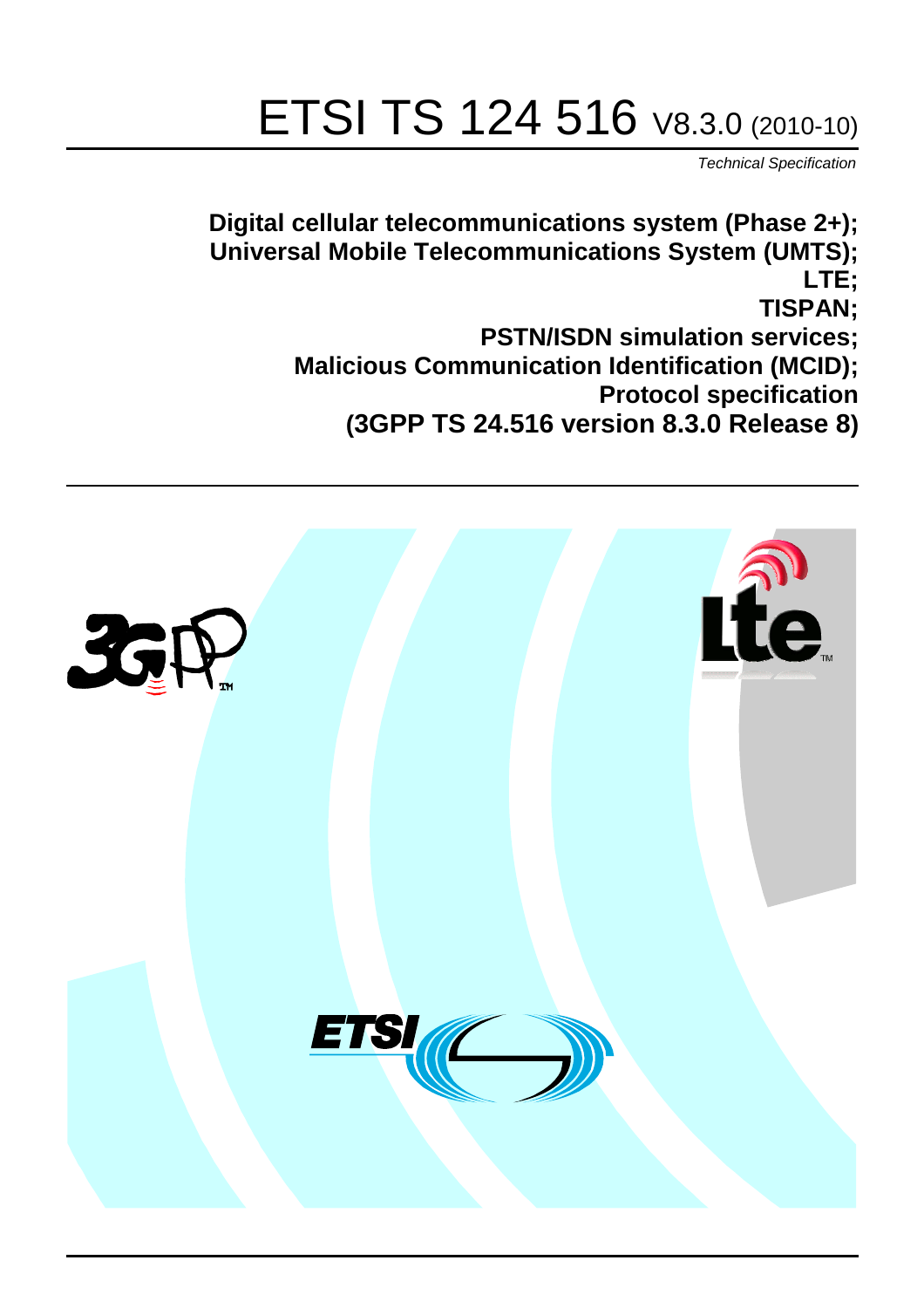Reference RTS/TSGC-0124516v830

Keywords

GSM, LTE, UMTS

#### *ETSI*

#### 650 Route des Lucioles F-06921 Sophia Antipolis Cedex - FRANCE

Tel.: +33 4 92 94 42 00 Fax: +33 4 93 65 47 16

Siret N° 348 623 562 00017 - NAF 742 C Association à but non lucratif enregistrée à la Sous-Préfecture de Grasse (06) N° 7803/88

#### *Important notice*

Individual copies of the present document can be downloaded from: [http://www.etsi.org](http://www.etsi.org/)

The present document may be made available in more than one electronic version or in print. In any case of existing or perceived difference in contents between such versions, the reference version is the Portable Document Format (PDF). In case of dispute, the reference shall be the printing on ETSI printers of the PDF version kept on a specific network drive within ETSI Secretariat.

Users of the present document should be aware that the document may be subject to revision or change of status. Information on the current status of this and other ETSI documents is available at <http://portal.etsi.org/tb/status/status.asp>

If you find errors in the present document, please send your comment to one of the following services: [http://portal.etsi.org/chaircor/ETSI\\_support.asp](http://portal.etsi.org/chaircor/ETSI_support.asp)

#### *Copyright Notification*

No part may be reproduced except as authorized by written permission. The copyright and the foregoing restriction extend to reproduction in all media.

> © European Telecommunications Standards Institute 2010. All rights reserved.

**DECT**TM, **PLUGTESTS**TM, **UMTS**TM, **TIPHON**TM, the TIPHON logo and the ETSI logo are Trade Marks of ETSI registered for the benefit of its Members.

**3GPP**TM is a Trade Mark of ETSI registered for the benefit of its Members and of the 3GPP Organizational Partners. **LTE**™ is a Trade Mark of ETSI currently being registered

for the benefit of its Members and of the 3GPP Organizational Partners.

**GSM**® and the GSM logo are Trade Marks registered and owned by the GSM Association.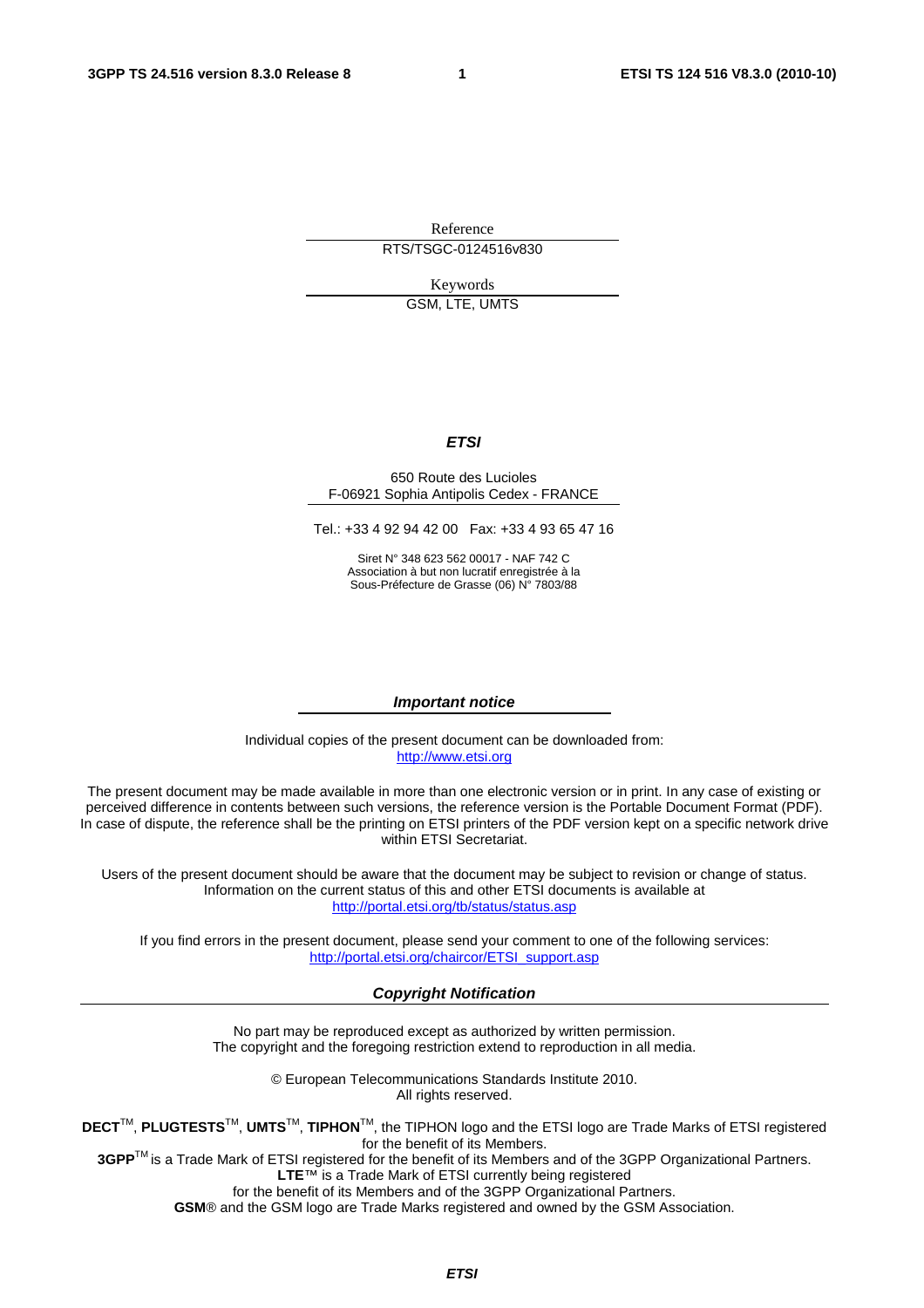# Intellectual Property Rights

IPRs essential or potentially essential to the present document may have been declared to ETSI. The information pertaining to these essential IPRs, if any, is publicly available for **ETSI members and non-members**, and can be found in ETSI SR 000 314: *"Intellectual Property Rights (IPRs); Essential, or potentially Essential, IPRs notified to ETSI in respect of ETSI standards"*, which is available from the ETSI Secretariat. Latest updates are available on the ETSI Web server [\(http://webapp.etsi.org/IPR/home.asp\)](http://webapp.etsi.org/IPR/home.asp).

Pursuant to the ETSI IPR Policy, no investigation, including IPR searches, has been carried out by ETSI. No guarantee can be given as to the existence of other IPRs not referenced in ETSI SR 000 314 (or the updates on the ETSI Web server) which are, or may be, or may become, essential to the present document.

# Foreword

This Technical Specification (TS) has been produced by ETSI 3rd Generation Partnership Project (3GPP).

The present document may refer to technical specifications or reports using their 3GPP identities, UMTS identities or GSM identities. These should be interpreted as being references to the corresponding ETSI deliverables.

The cross reference between GSM, UMTS, 3GPP and ETSI identities can be found under [http://webapp.etsi.org/key/queryform.asp.](http://webapp.etsi.org/key/queryform.asp)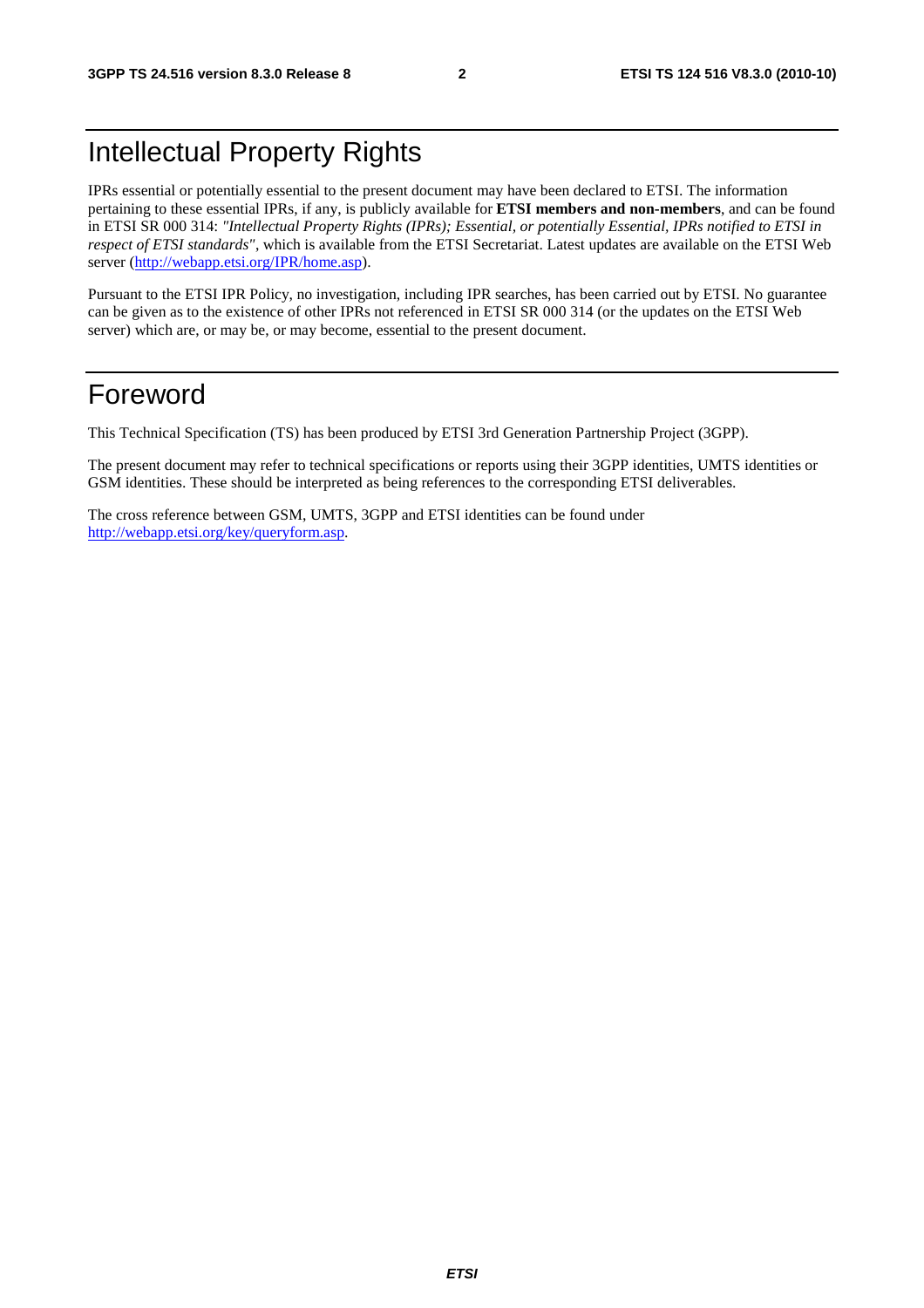$\mathbf{3}$ 

# Contents

| 1              |                                                                                 |  |  |  |  |  |  |  |
|----------------|---------------------------------------------------------------------------------|--|--|--|--|--|--|--|
| 2              |                                                                                 |  |  |  |  |  |  |  |
| 3              |                                                                                 |  |  |  |  |  |  |  |
| 3.1            |                                                                                 |  |  |  |  |  |  |  |
| 3.2            |                                                                                 |  |  |  |  |  |  |  |
| $\overline{4}$ |                                                                                 |  |  |  |  |  |  |  |
| 4.1            |                                                                                 |  |  |  |  |  |  |  |
| 4.2            |                                                                                 |  |  |  |  |  |  |  |
| 4.2.1          |                                                                                 |  |  |  |  |  |  |  |
| 4.3            |                                                                                 |  |  |  |  |  |  |  |
| 4.3.1          |                                                                                 |  |  |  |  |  |  |  |
| 4.3.2          |                                                                                 |  |  |  |  |  |  |  |
| 4.3.3          |                                                                                 |  |  |  |  |  |  |  |
| 4.3.4          |                                                                                 |  |  |  |  |  |  |  |
| 4.4            |                                                                                 |  |  |  |  |  |  |  |
| 4.5            |                                                                                 |  |  |  |  |  |  |  |
| 4.5.1          |                                                                                 |  |  |  |  |  |  |  |
| 4.5.2          |                                                                                 |  |  |  |  |  |  |  |
| 4.5.2.1        |                                                                                 |  |  |  |  |  |  |  |
| 4.5.2.2        |                                                                                 |  |  |  |  |  |  |  |
| 4.5.2.3        |                                                                                 |  |  |  |  |  |  |  |
| 4.5.2.4        |                                                                                 |  |  |  |  |  |  |  |
| 4.5.2.5        |                                                                                 |  |  |  |  |  |  |  |
| 4.5.2.5.1      |                                                                                 |  |  |  |  |  |  |  |
| 4.5.2.6        |                                                                                 |  |  |  |  |  |  |  |
| 4.5.2.7        |                                                                                 |  |  |  |  |  |  |  |
| 4.5.2.8        |                                                                                 |  |  |  |  |  |  |  |
| 4.5.2.9        |                                                                                 |  |  |  |  |  |  |  |
| 4.5.2.10       |                                                                                 |  |  |  |  |  |  |  |
| 4.5.2.11       |                                                                                 |  |  |  |  |  |  |  |
| 4.5.2.12       |                                                                                 |  |  |  |  |  |  |  |
| 4.5.2.12.1     |                                                                                 |  |  |  |  |  |  |  |
| 4.6            |                                                                                 |  |  |  |  |  |  |  |
| 4.6.1          |                                                                                 |  |  |  |  |  |  |  |
| 4.6.2          |                                                                                 |  |  |  |  |  |  |  |
| 4.6.3          |                                                                                 |  |  |  |  |  |  |  |
| 4.6.4          |                                                                                 |  |  |  |  |  |  |  |
| 4.6.5          |                                                                                 |  |  |  |  |  |  |  |
| 4.6.6          |                                                                                 |  |  |  |  |  |  |  |
| 4.6.7          |                                                                                 |  |  |  |  |  |  |  |
| 4.6.7.1        |                                                                                 |  |  |  |  |  |  |  |
| 4.6.7.2        |                                                                                 |  |  |  |  |  |  |  |
| 4.6.7.3        |                                                                                 |  |  |  |  |  |  |  |
| 4.6.7.4        |                                                                                 |  |  |  |  |  |  |  |
| 4.6.7.5        |                                                                                 |  |  |  |  |  |  |  |
| 4.6.8          |                                                                                 |  |  |  |  |  |  |  |
| 4.6.9          | Anonymous Communication Rejection and Communication session Barring (ACR/CB) 14 |  |  |  |  |  |  |  |
| 4.6.10         |                                                                                 |  |  |  |  |  |  |  |
| 4.7            |                                                                                 |  |  |  |  |  |  |  |
| 4.7.1          |                                                                                 |  |  |  |  |  |  |  |
|                |                                                                                 |  |  |  |  |  |  |  |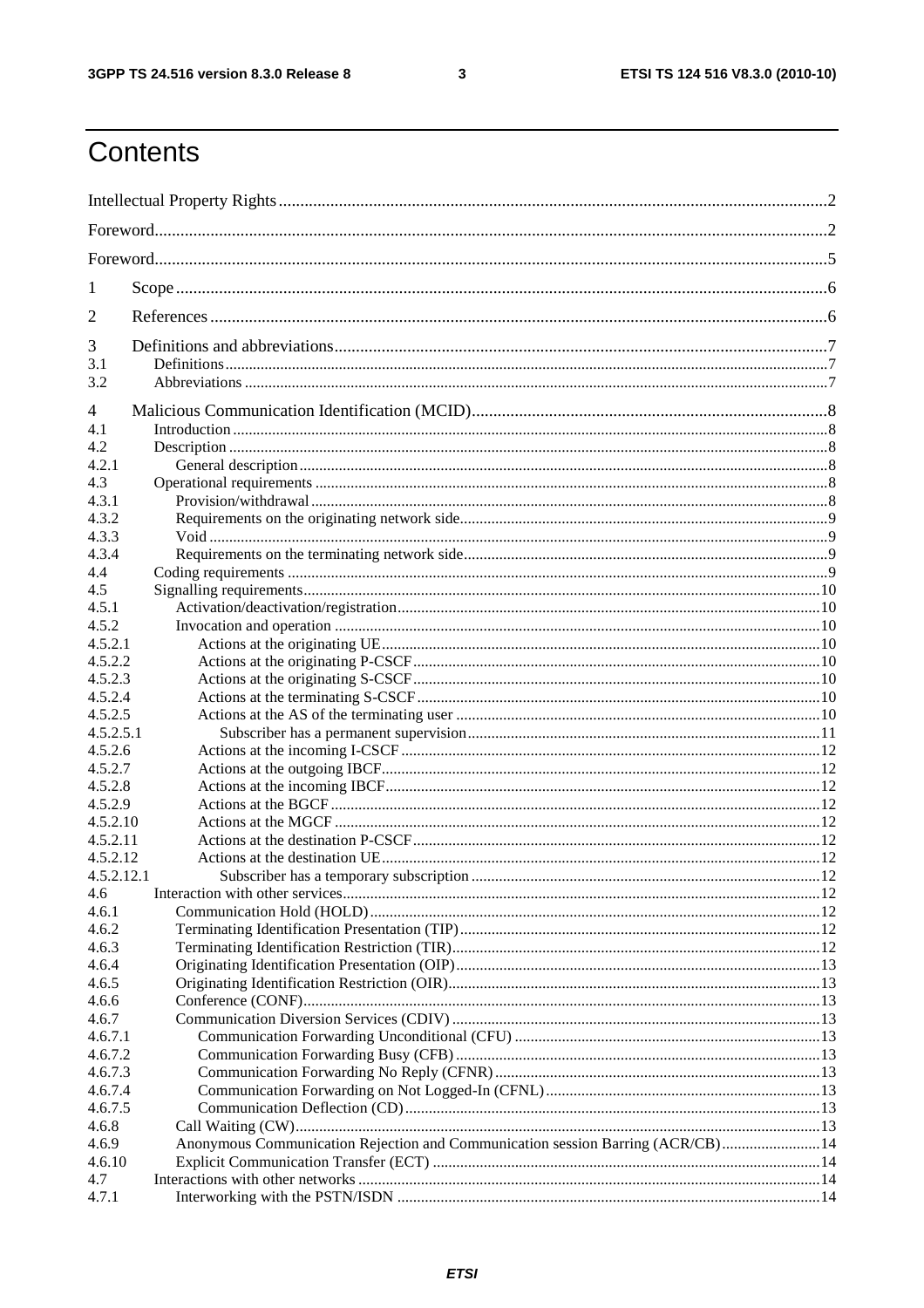| 4.7.1.1   |                                                                                       |  |  |  |  |  |
|-----------|---------------------------------------------------------------------------------------|--|--|--|--|--|
| 4.7.1.1.1 | Interworking of the MCID XML Request schema with the ISUP MCID request indicators 14  |  |  |  |  |  |
| 4.7.1.1.2 | Interworking of the ISUP MCID response indicators with the MCID XML Response schema14 |  |  |  |  |  |
| 4.7.1.1.3 | Interworking of the ISUP Calling Party Number in an Identification Response with the  |  |  |  |  |  |
|           |                                                                                       |  |  |  |  |  |
| 4.7.1.1.4 | Interworking of the ISUP Generic Number in an Identification Response with the        |  |  |  |  |  |
|           |                                                                                       |  |  |  |  |  |
| 4.7.1.2   |                                                                                       |  |  |  |  |  |
| 4.7.2     |                                                                                       |  |  |  |  |  |
| 4.7.3     |                                                                                       |  |  |  |  |  |
| 4.8       |                                                                                       |  |  |  |  |  |
|           | <b>Annex A (informative):</b>                                                         |  |  |  |  |  |
|           |                                                                                       |  |  |  |  |  |
| A.1       |                                                                                       |  |  |  |  |  |
| A.2       |                                                                                       |  |  |  |  |  |
| A.3       |                                                                                       |  |  |  |  |  |
|           | <b>Annex B</b> (informative):                                                         |  |  |  |  |  |
| B.1       |                                                                                       |  |  |  |  |  |
| Annex C:  |                                                                                       |  |  |  |  |  |
|           | <b>Annex D</b> (informative):                                                         |  |  |  |  |  |
|           |                                                                                       |  |  |  |  |  |
|           | <b>Annex E</b> (informative):                                                         |  |  |  |  |  |
|           |                                                                                       |  |  |  |  |  |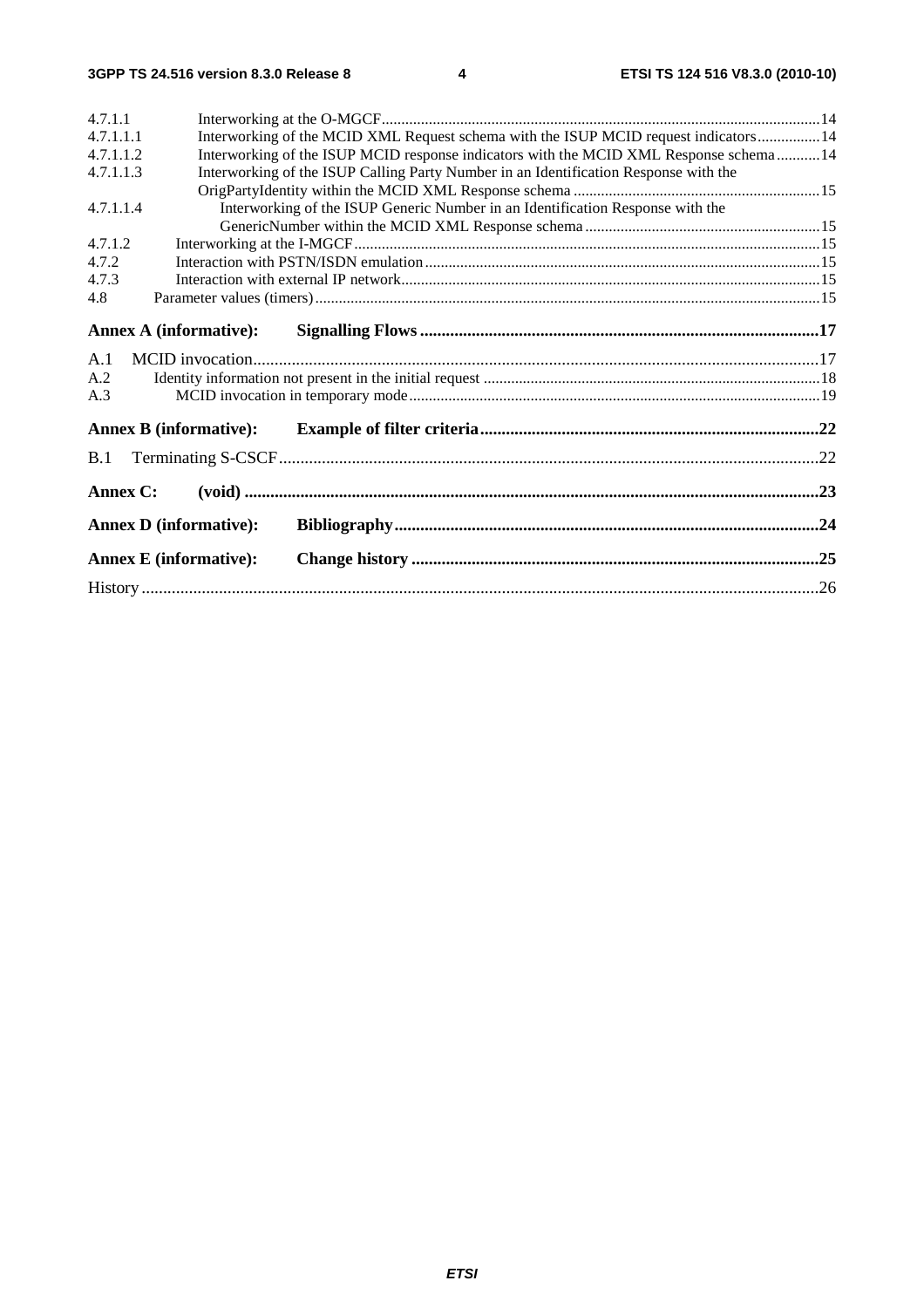# Foreword

This Technical Specification (TS) was been produced by ETSI Technical Committee Telecommunications and Internet converged Services and Protocols for Advanced Networking (TISPAN) and originally published as ETSI TS 183 016 [12]. It was transferred to the 3<sup>rd</sup> Generation Partnership Project (3GPP) in December 2007.

The contents of the present document are subject to continuing work within the TSG and may change following formal TSG approval. Should the TSG modify the contents of the present document, it will be re-released by the TSG with an identifying change of release date and an increase in version number as follows:

Version x.y.z

where:

- x the first digit:
	- 1 presented to TSG for information;
	- 2 presented to TSG for approval;
	- 3 or greater indicates TSG approved document under change control.
- y the second digit is incremented for all changes of substance, i.e. technical enhancements, corrections, updates, etc.
- z the third digit is incremented when editorial only changes have been incorporated in the document.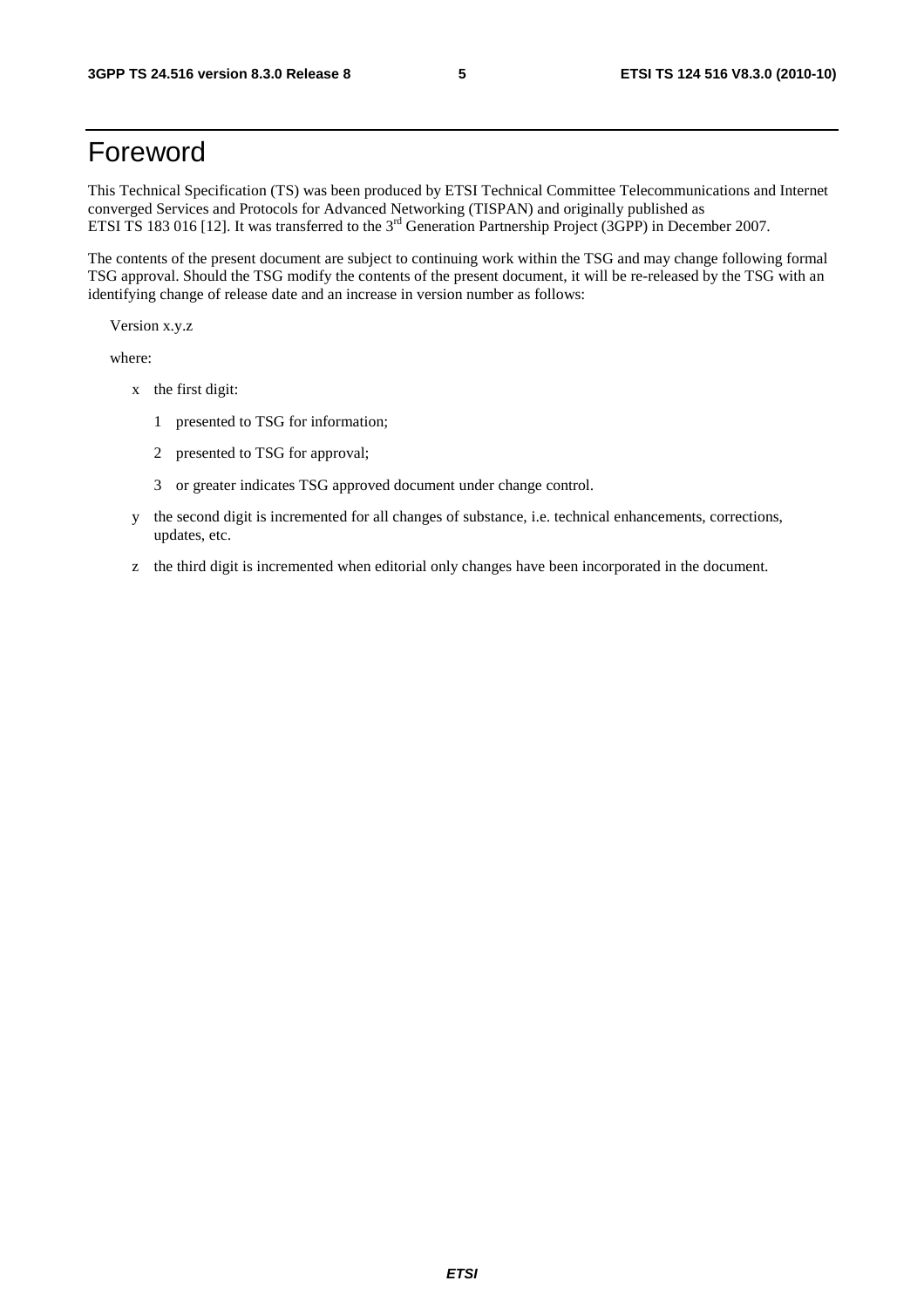# 1 Scope

The present document specifies the, stage three, Protocol Description of the Malicious Call Communication Identification (MCID) service based on the stage one and two of ISDN Malicious Call Identification supplementary service. Within the Next Generation Network (NGN) the stage 3 description is specified using the IP Multimedia Call Control Protocol based on Session Initiation Protocol (SIP) and Session Description Protocol (SDP). The MCID service will store session related information independent of the service requested.

# 2 References

The following documents contain provisions which, through reference in this text, constitute provisions of the present document.

- References are either specific (identified by date of publication, edition number, version number, etc.) or non-specific.
- For a specific reference, subsequent revisions do not apply.
- For a non-specific reference, the latest version applies. In the case of a reference to a 3GPP document (including a GSM document), a non-specific reference implicitly refers to the latest version of that document *in the same Release as the present document*.

Referenced documents which are not found to be publicly available in the expected location might be found at *http://docbox.etsi.org/Reference*.

NOTE: While any hyperlinks included in this clause were valid at the time of publication ETSI cannot guarantee their long term validity. [1] ETSI TS 181 002: "Telecommunications and Internet converged Services and Protocols for Advanced Networking (TISPAN); Multimedia Telephony with PSTN/ISDN simulation services". [2] ETSI ES 283 003: "Telecommunications and Internet converged Services and Protocols for Advanced Networking (TISPAN); IP Multimedia Call Control Protocol based on Session Initiation Protocol (SIP) and Session Description Protocol (SDP) Stage 3 [3GPP TS 24.229 (Release 7), modified]". [3] Void. [4] ETSI TS 181 006: "Telecommunications and Internet converged Services and Protocols for Advanced Networking (TISPAN);Direct Communication Service in NGN;Service Description [Endorsement of OMA-ERELD-PoC-V1] NGN DC stage 1". [5] Void. [6] Void. [7] Void. [8] Void. [9] ETSI TS 183 033: "Telecommunications and Internet converged Services and Protocols for Advanced Networking (TISPAN);IP Multimedia; Diameter based protocol for the interfaces between the Call Session Control Function and the User Profile Server Function/Subscription Locator Function; Signalling flows and protocol details [3GPP TS 29.228 V6.8.0 and 3GPP TS 29.229 V6.6.0, modified]. Endorsement of 29.228 & 29.229". [10] IETF RFC 3966: "The tel URI for Telephone Numbers". [11] IETF RFC 3986: "Uniform Resource Identifier (URI): Generic Syntax".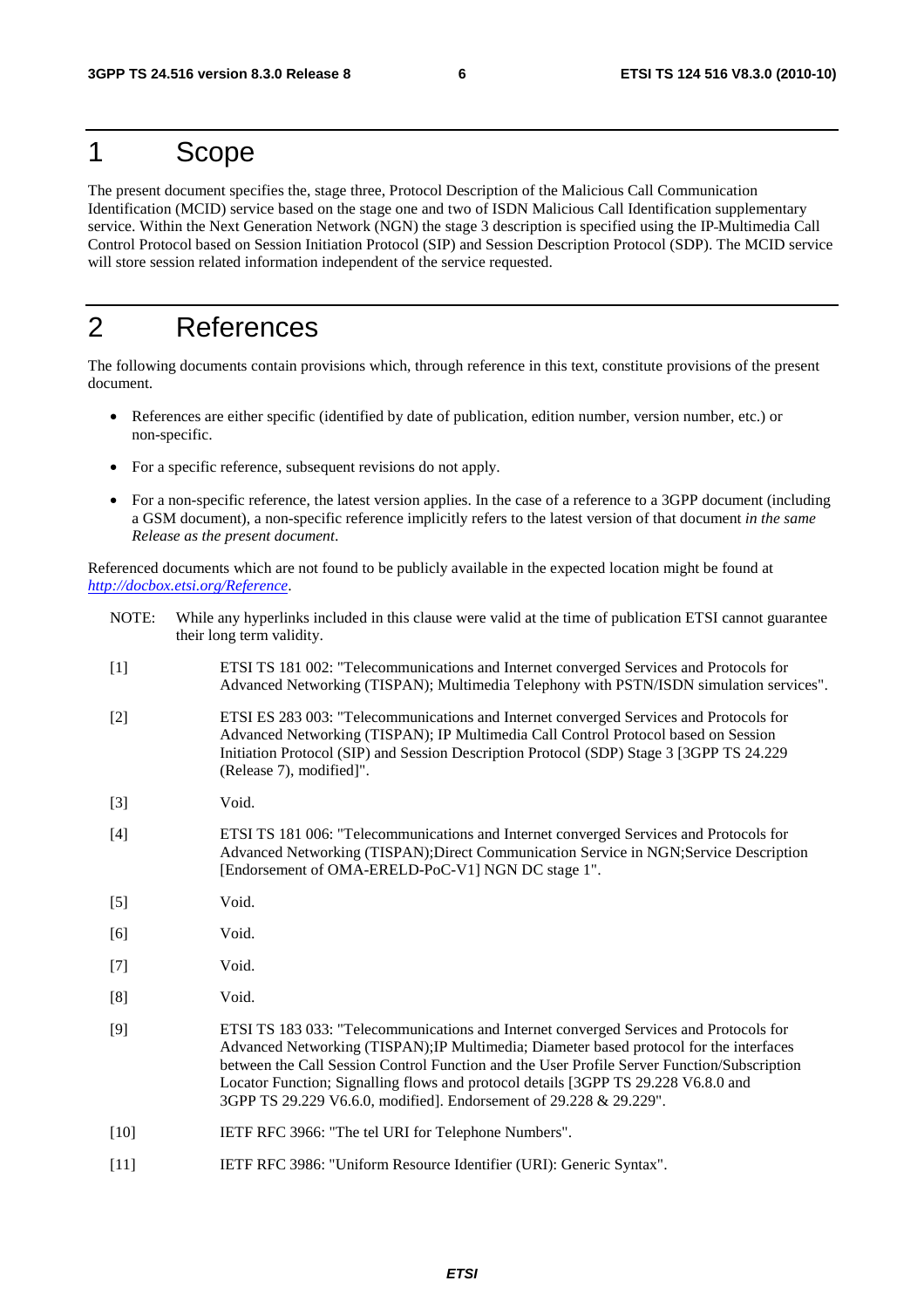- [12] ETSI TS 183 016 V2.5.0: "Telecommunications and Internet converged Services and Protocols for Advanced Networking (TISPAN); PSTN/ISDN simulation services; Malicious Communication Identification (MCID); Protocol specification".
- [13] 3GPP TS 29.163: "Interworking between the IP Multimedia (IM) Core Network (CN) subsystem and Circuit Switched (CS) networks".

# 3 Definitions and abbreviations

# 3.1 Definitions

For the purposes of the present document, the terms and definitions given in TS 181 002 [1], TS 181 006 [4], TR 180 000 and the following apply:

**communication information:** information collected and registered by the MCID service

**identity information:** includes all the information (RFC 3966 [10] and RFC 3986 [11]) identifying a user, including trusted (network generated) and/or untrusted (user generated) identities

**trusted identity:** network generated user address information

**untrusted identity:** user generated user address information

# 3.2 Abbreviations

For the purposes of the present document, the following abbreviations apply:

| <b>ACR</b>  | <b>Anonymous Communication Rejection</b>      |
|-------------|-----------------------------------------------|
| AS          | <b>Application Server</b>                     |
| <b>BGCF</b> | <b>Border Gateway Control Function</b>        |
| CB          | <b>Communication session Barring</b>          |
| CD          | <b>Communication Deflection</b>               |
| <b>CDIV</b> | <b>Communication DIVersion Services</b>       |
| <b>CFB</b>  | <b>Communication Forwarding Busy</b>          |
| <b>CFNL</b> | Communication Forwarding on Not Logged-in     |
| <b>CFNR</b> | Communication Forwarding No Reply             |
| <b>CFU</b>  | <b>Communication Forwarding Unconditional</b> |
| <b>CONF</b> | Conference                                    |
| CW          | Call Waiting                                  |
| <b>DPII</b> | <b>Destination Party Identity Information</b> |
| <b>ECT</b>  | <b>Explicit Communication Transfer</b>        |
| <b>HOLD</b> | communication Hold                            |
| <b>IBCF</b> | Interconnection Border Control Function       |
| I-CSCF      | Interrogating - Call Service Control Function |
| <b>IM</b>   | IP Multimedia                                 |
| <b>IMS</b>  | IP Multimedia Subsystem                       |
| <b>IP</b>   | Internet Protocol                             |
| <b>ISDN</b> | <b>Integrated Service Digital Network</b>     |
| <b>MCID</b> | Malicious Call Identification                 |
| <b>MGCF</b> | Media Gateway Control Function                |
| <b>NGN</b>  | <b>Next Generation Network</b>                |
| <b>OIP</b>  | Originating Identification Presentation       |
| <b>OIR</b>  | Originating Identification Restriction        |
| <b>OPII</b> | Originating Party Identity Information        |
| <b>PSTN</b> | Public Switched Telephone Network             |
| P-CSCF      | Proxy - Call Service Control Function         |
| S-CSCF      | Service - Call Session Control Function       |
| <b>SDP</b>  | <b>Session Description Protocol</b>           |
| <b>SIP</b>  | <b>Session Initiation Protocol</b>            |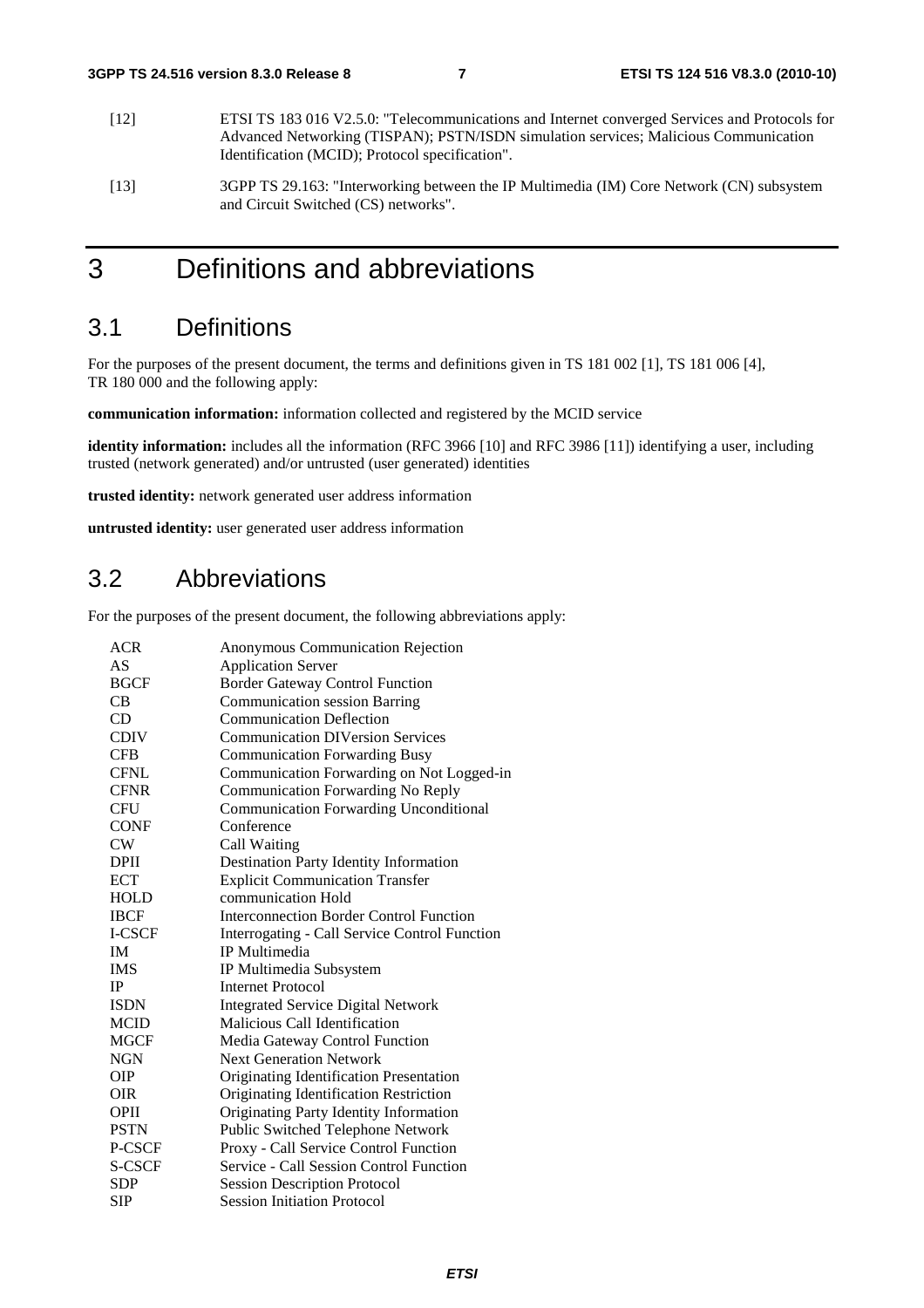| <b>TIP</b> | <b>Terminating Identification Presentation</b> |
|------------|------------------------------------------------|
| <b>TIR</b> | <b>Terminating Identification Restriction</b>  |
| UE         | User Equipment                                 |
| URI        | Uniform Resource Identifier                    |

# 4 Malicious Communication Identification (MCID)

# 4.1 Introduction

The MCID service will store session related information of incoming communications independent of the service requested. The following communication information shall be registered:

- Destination Party Identity Information;
- originating Party Identity Information; and
- local time and date of the invocation in the network serving the called user.

The communication information shall not be available to the terminal equipment under the control of the called user nor the originating user. The communication information shall be stored at a location(s) under the control of the network operator. In order for the MCID service to operate when two networks are involved both networks need to be within the same trust domain for identity information transfer.

A network subscription option may be provided which allows automatic invocation of MCID service on communications to the served user which are not answered.

NOTE: The purpose of this option is to allow for registration of communications that ring for a short time only.

A user subscription option where the MCID service can either be invoked during the active phase of the communication, or after the active phase for a limited period but never after communication termination by the served user.

# 4.2 Description

### 4.2.1 General description

The Malicious Communication Identification (MCID) service allows the service provider to trace the identity information of the source of an incoming communication on request of the destination user.

# 4.3 Operational requirements

### 4.3.1 Provision/withdrawal

This service shall be provided and withdrawn after pre-arrangement with the service provider, in accordance with national legal requirements.

This service has two modes: permanent mode and temporary mode. The permanent mode is active for all incoming communications, and the temporary mode is active only for the incoming communications declared by the served user.

As a network option, the MCID service can be offered with several subscription options. A network providing the MCID service shall support permanent mode at a minimum. Subscription options are summarized in table 4.3.1.1.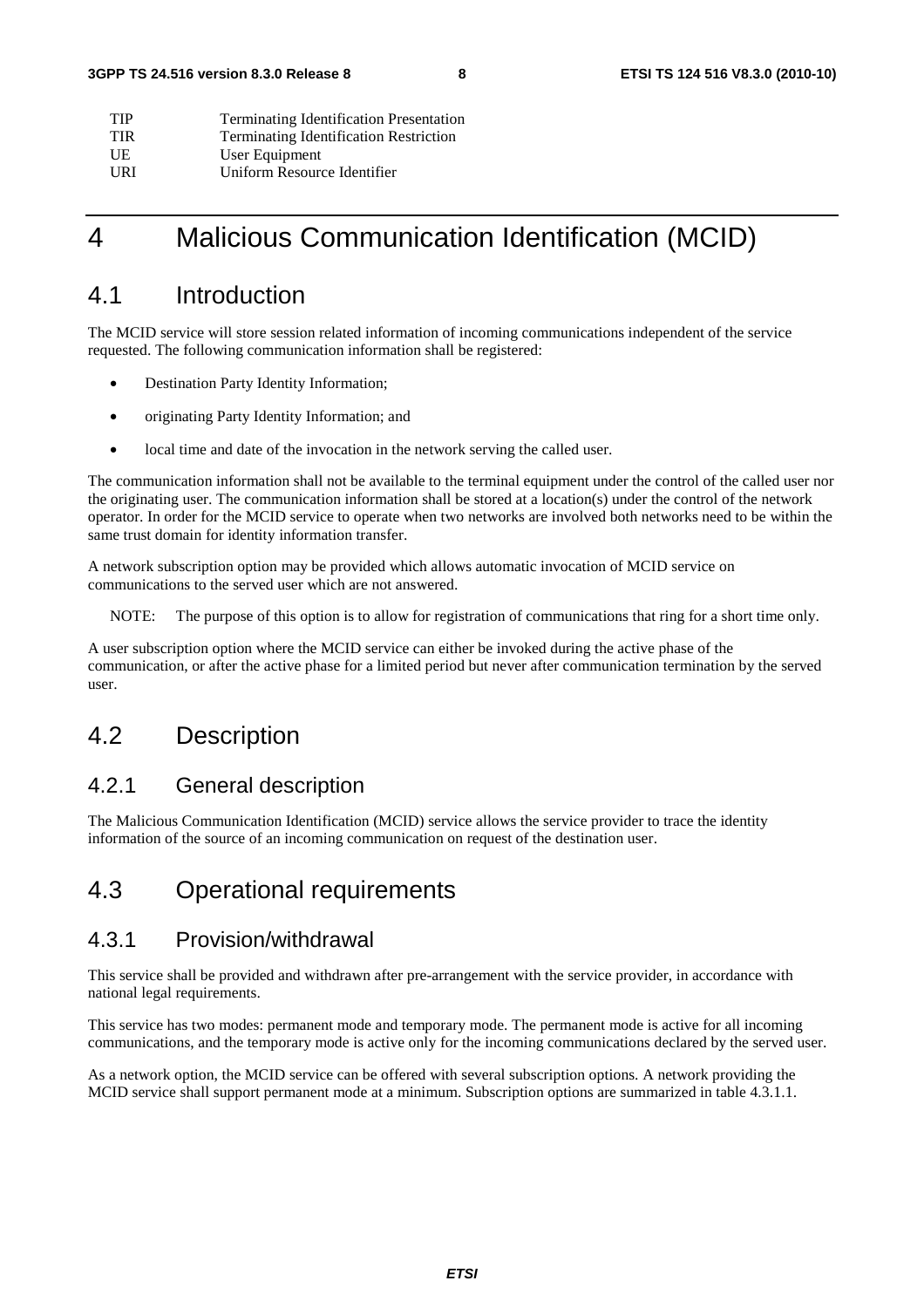|  | Table 4.3.1.1: Subscription options for MCID services |  |  |  |
|--|-------------------------------------------------------|--|--|--|
|--|-------------------------------------------------------|--|--|--|

| <b>Subscription options</b> | Value                  |
|-----------------------------|------------------------|
| Mode                        | <b>IPermanent Mode</b> |
|                             | <b>Temporary Mode</b>  |

### 4.3.2 Requirements on the originating network side

No specific requirements are needed in the originating network.

#### 4.3.3 Void

Void.

#### 4.3.4 Requirements on the terminating network side

No specific requirements are needed in the terminating network.

## 4.4 Coding requirements

The present clause defines the XML Schema to be used for providing the MCID Request/Response and to invoke the temporary mode of the MCID Service.

The application/vnd.etsi.mcid+xml MIME type used to provide request of a missing originating ID and the delivery of the requested originating id AS of the served user shall be coded as following described:

<?xml version="1.0" encoding="UTF-8"?>

<xs:schema xmlns:xs="http://www.w3.org/2001/XMLSchema" xmlns="http://uri.etsi.org/ngn/params/xml/simservs/mcid" targetNamespace="http://uri.etsi.org/ngn/params/xml/simservs/mcid" elementFormDefault="qualified">

#### <xs:annotation>

 <xs:documentation>XML Schema Definition to the mcid request-response to the Malicious Communication Identification simulation service</xs:documentation>

```
 </xs:annotation> 
    <!--Definition of simple types--> 
    <xs:simpleType name="bitType"> 
        <xs:restriction base="xs:string"> 
           <xs:pattern value="[0-1]"/> 
        </xs:restriction> 
   \langle x \rangles:simpleType\langle x \rangle <!--Definition of complex types--> 
    <xs:complexType name="requestType"> 
       <xs:sequence> 
           <xs:element name="McidRequestIndicator" type="bitType"/> 
           <xs:element name="HoldingIndicator" type="bitType"/> 
           <xs:any namespace="##other" processContents="lax" minOccurs="0" maxOccurs="unbounded"/> 
        </xs:sequence> 
    </xs:complexType> 
    <xs:complexType name="responseType"> 
        <xs:sequence> 
           <xs:element name="McidResponseIndicator" type="bitType"/> 
           <xs:element name="HoldingProvidedIndicator" type="bitType"/> 
           <xs:element name="OrigPartyIdentity" type="xs:anyURI" minOccurs="0"/> 
           <xs:element name="OrigPartyPresentationRestriction" type="xs:boolean" default="true" minOccurs="0"/> 
           <xs:element name="GenericNumber" type="xs:anyURI" minOccurs="0"/> 
           <xs:element name="GenericNumberPresentationRestriction" type=" xs:boolean" default="true" 
minOccurs="0"/>
```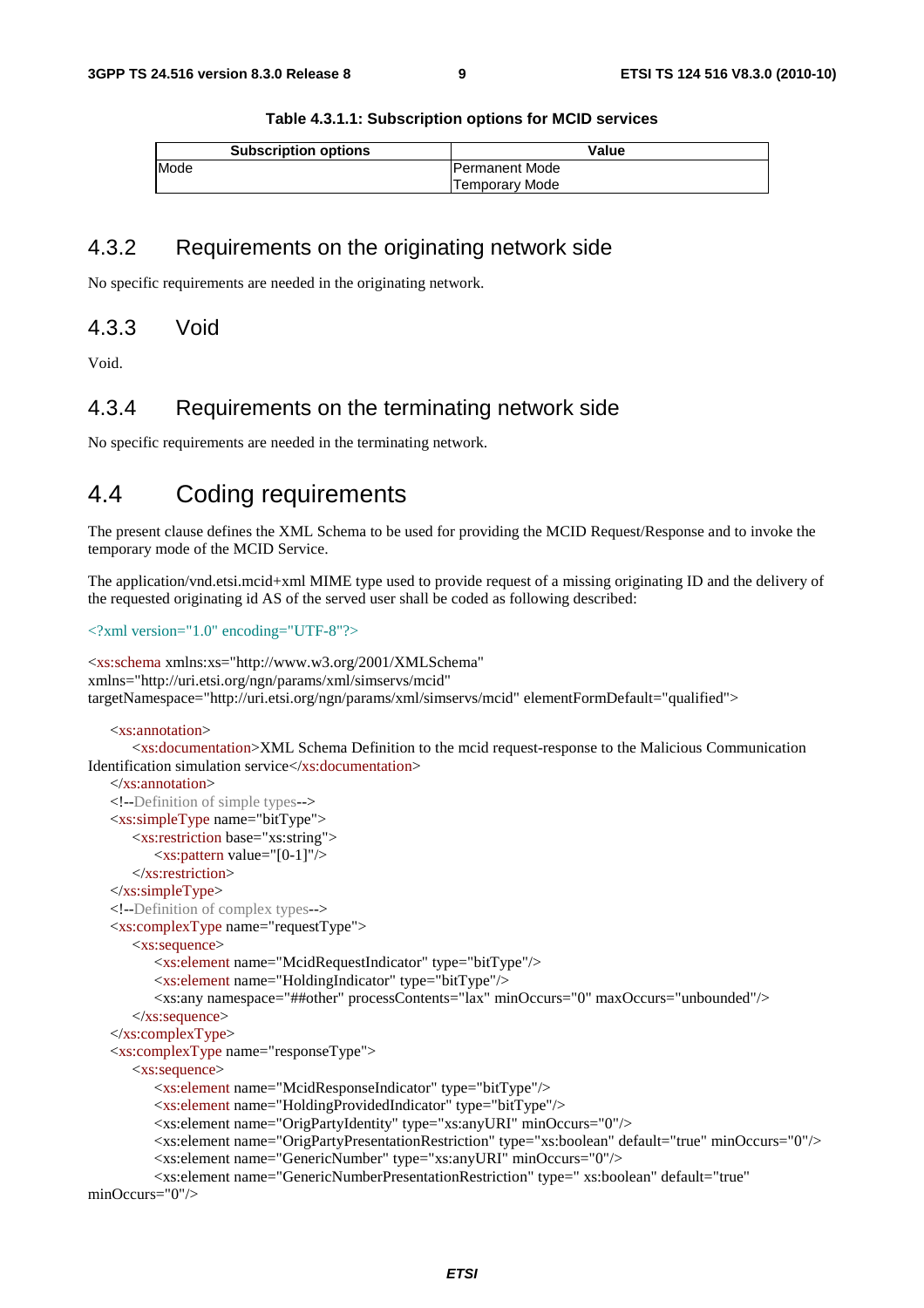```
 <xs:any namespace="##other" processContents="lax" minOccurs="0" maxOccurs="unbounded"/> 
       </xs:sequence> 
    </xs:complexType> 
    <!--Definition of document structure--> 
    <xs:element name="mcid"> 
       <xs:complexType> 
           <xs:choice> 
              <xs:element name="request" type="requestType"/> 
              <xs:element name="response" type="responseType"/> 
           </xs:choice> 
        </xs:complexType> 
    </xs:element> 
</xs:schema>
```
# 4.5 Signalling requirements

### 4.5.1 Activation/deactivation/registration

The MCID service is provisioned only by the network operator as an automatic invocation on all calls to the served user.

NOTE: On demand invocation by the user may be available in later releases.

### 4.5.2 Invocation and operation

#### 4.5.2.1 Actions at the originating UE

Basic communication procedures according to ES 283 003 [2] shall apply.

#### 4.5.2.2 Actions at the originating P-CSCF

Basic communication procedures according to ES 283 003 [2] shall apply.

#### 4.5.2.3 Actions at the originating S-CSCF

Basic communication procedures according to ES 283 003 [2] shall apply.

#### 4.5.2.4 Actions at the terminating S-CSCF

Basic communication procedures according to ES 283 003 [2] shall apply.

If the subscriber has a permanent or case by case subscription, based on Initial Filter Criteria (IFC) the INVITE request is forwarded to the AS that provides the MCID service. Annex B provides an example on how an Initial Filter Criteria (IFC) can be configured.

#### 4.5.2.5 Actions at the AS of the terminating user

The AS shall at the minimum store the following elements of a received INVITE request:

- Destination Party Identity Information included in the Request-URI;
- Originating Party Identity Information included in the P-Asserted-Identity header field, if the P-Asserted-Identity header field is included in the request;
- local time and date of the invocation in the network serving the called user;
- call diversion information received in the History-Info header, if the History-Info header filed is included in the request (escaped Reason);
- Referred-By header field when available;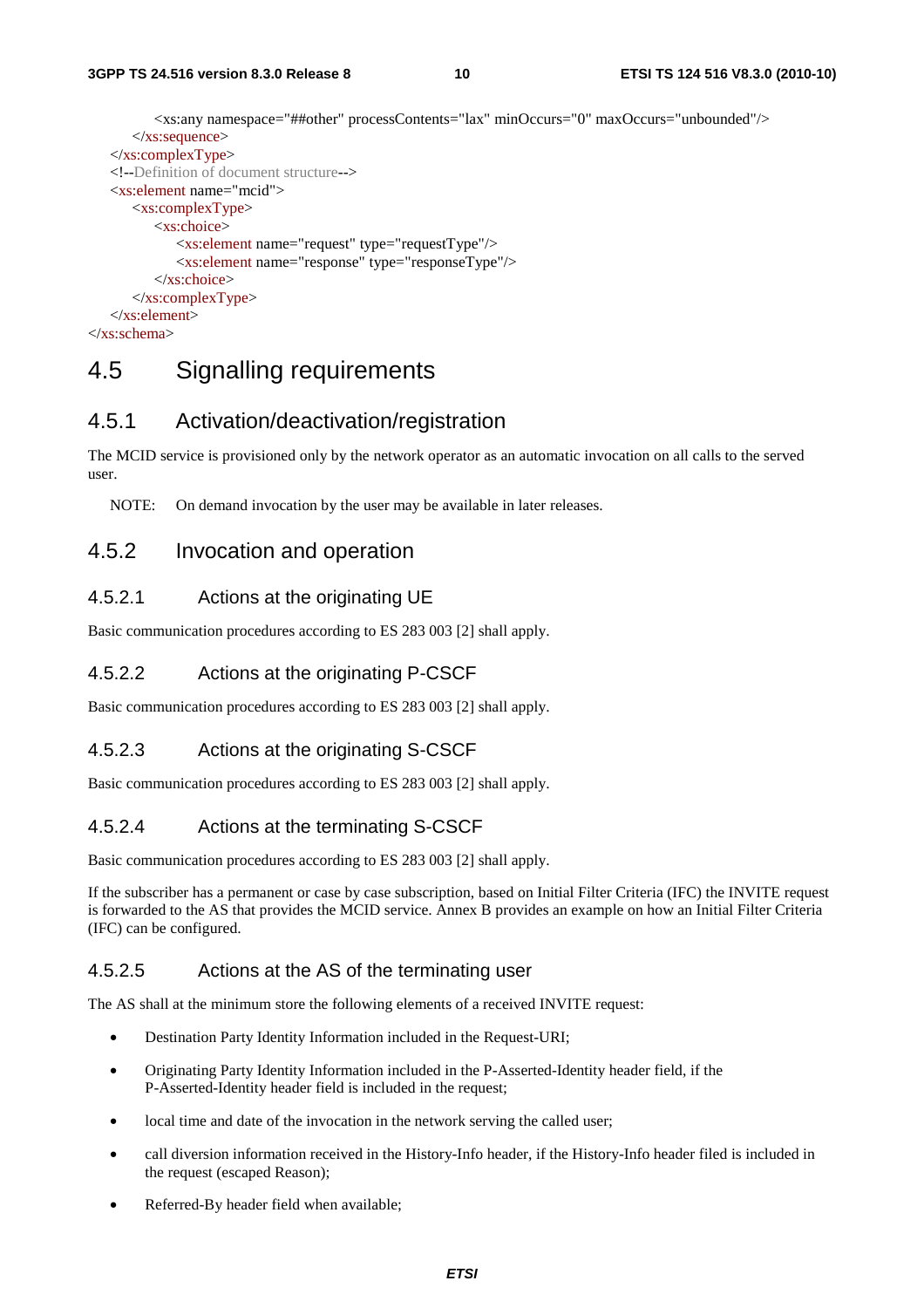- Contact header;
- To header; and
- From header.

NOTE: The Originating Party Identity Information included in the P-Asserted-Identity header field is always present in the INVITE request if the request is originated in a trusted network.

If the INVITE request does not contain the information of the originating party, the AS shall send an INFO request including an Identification Request MIME body.

When receiving the INFO request containing identification information, the AS shall in addition to the already stored information elements of the earlier received INVITE request, at the minimum store the information as received in the body of the INFO request.

#### 4.5.2.5.1 Subscriber has a permanent supervision

The AS shall register stored information. The exact procedure to register the information is implementation dependent and out of scope of the present document.

#### 4.5.2.5.2 Subscriber has a temporary subscription

The AS shall store the required elements of a received INVITE request until the communication has been terminated for a limited period.

A received RE-INVITE of the served user is identified as MCID request and the AS shall register the required information.

The exact procedure to register the information is implementation dependent and out of scope of the present document.

After receiving a BYE from the originating side the call state shall be held for a current time defined by Timer  $T_{\text{MCD-RYE}}$ 

With expiry of the  $T<sub>MCID-BYE</sub>$  the BYE shall be forwarded to the served user and the communication shall be released according to the basic communication procedures defined in ES 283 003 [2].

If no MCID request was received the stored elements for the last communication shall be deleted.

#### 4.5.2.5.3 Request of a missing or incomplete originating Id (network option)

The present clause is applicable when interacting with the PSTN/ISDN.

If a received initial INVITE does not contain an originating identification or a incomplete originating identification the AS shall send a INFO Message containing a XML mcid body with MCID XML Request schema requesting the originating ID towards the originating network.

After sending of the INFO requesting the originating id, timer  $T_{O-ID}$  (as defined in clause 4.8) is started.

When the Identification response (INFO containing a XML mcid body with MCID XML Response schema containing the originating identity) is received:

- the timer  $T_{\Omega}$  is stopped; and
- the MCID information is stored; and
- a 180 Ringing response is sent towards the originating user according to the basic communication procedures.

When a Identification response INFO message is received without the Originating Party Identity information:

- $\bullet$  timer T<sub>O-ID</sub> is stopped; and
- a 180 Ringing response is sent towards the originating user according to the basic communication procedures.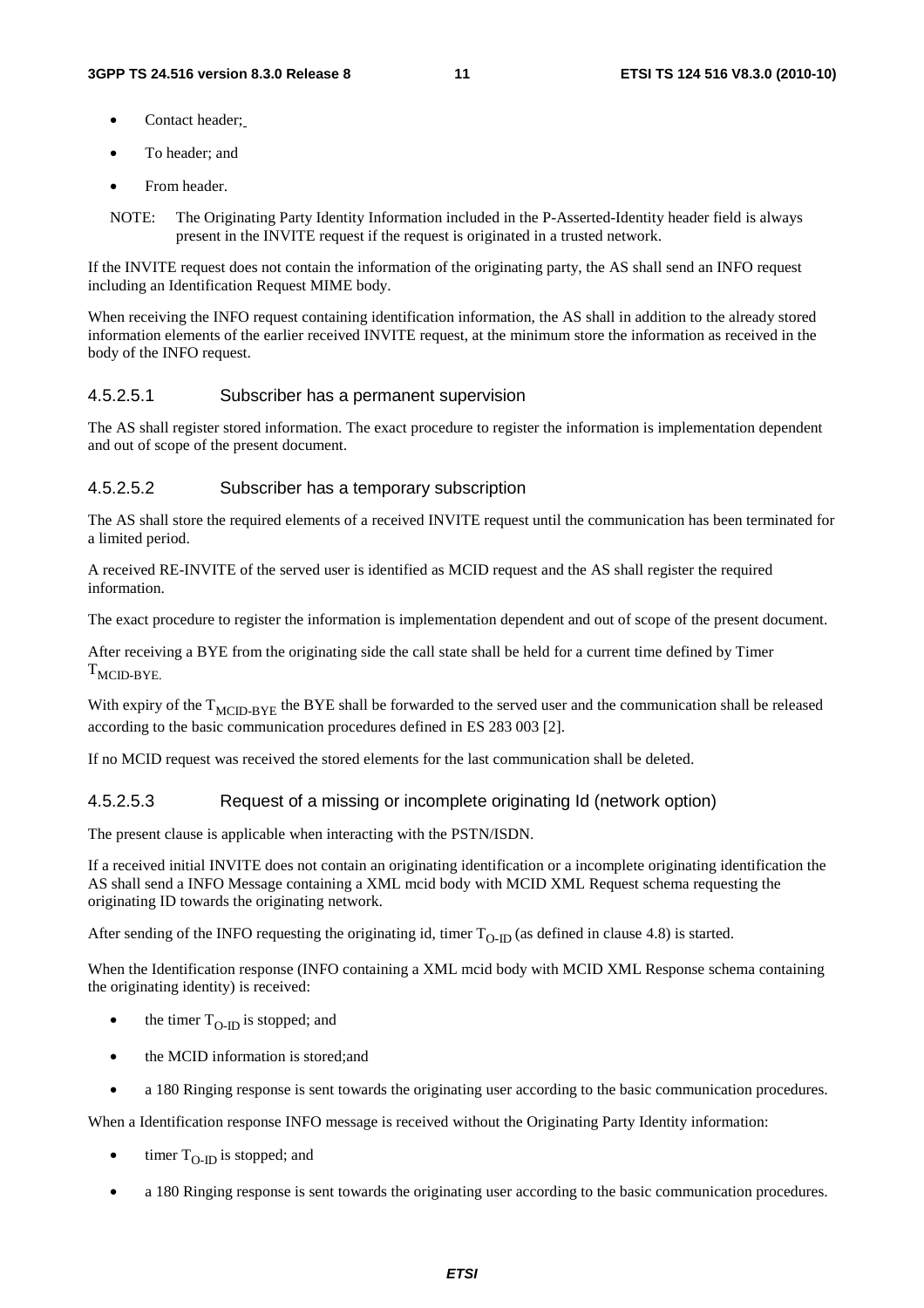When the timer  $T_{O-ID}$  expires before an Identification response INFO message is received, a 180 Ringing response is sent towards the originating user according to the basic communication procedures.

#### 4.5.2.6 Actions at the incoming I-CSCF

Basic communication procedures according to ES 283 003 [2] shall apply.

#### 4.5.2.7 Actions at the outgoing IBCF

Basic communication procedures according to ES 283 003 [2] shall apply.

#### 4.5.2.8 Actions at the incoming IBCF

Basic communication procedures according to ES 283 003 [2] shall apply.

#### 4.5.2.9 Actions at the BGCF

Basic call procedures according to ES 283 003 [2] shall apply.

NOTE: The interworking with other NGN is described in clause 4.7.3.

#### 4.5.2.10 Actions at the MGCF

Basic call procedures according to ES 283 003 [2] shall apply.

NOTE: The interworking with other NGN is described in clause 4.7.3.

#### 4.5.2.11 Actions at the destination P-CSCF

Basic communication procedures according to ES 283 003 [2] shall apply.

#### 4.5.2.12 Actions at the destination UE

Basic communication procedures according to ES 283 003 [2] shall apply.

#### 4.5.2.12.1 Subscriber has a temporary subscription

In case of invoking the MCID service the UE shall sent a Re-INVITE.

As a network operator option including a XML-MIME with XML mcid body with MCID XML Request schema containing a McidRequestIndicator set to 1 could be sent.

# 4.6 Interaction with other services

### 4.6.1 Communication Hold (HOLD)

No impact, i.e. neither service shall affect the operation of the other service.

### 4.6.2 Terminating Identification Presentation (TIP)

No impact, i.e. neither service shall affect the operation of the other service.

# 4.6.3 Terminating Identification Restriction (TIR)

No impact, i.e. neither service shall affect the operation of the other service.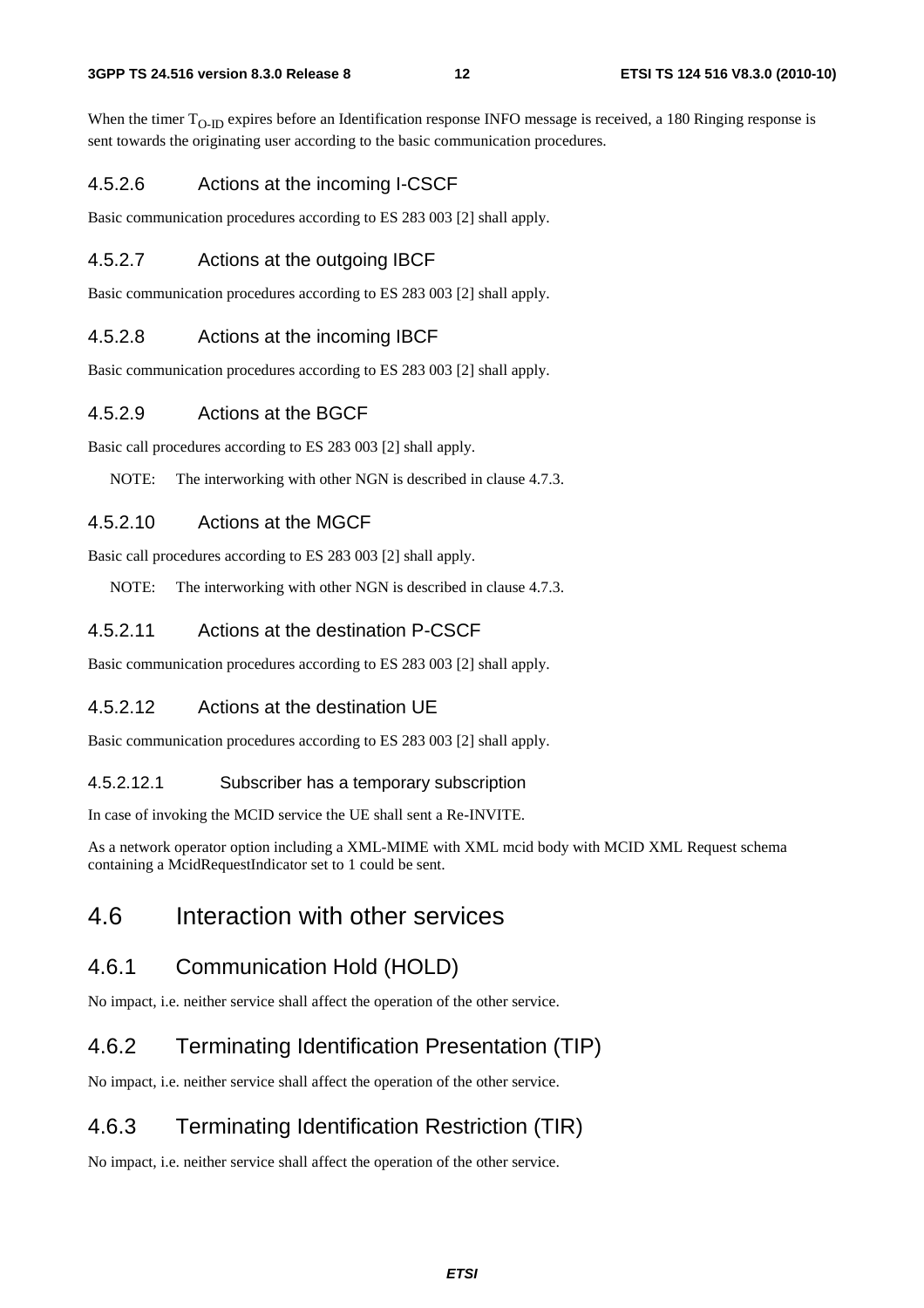## 4.6.4 Originating Identification Presentation (OIP)

No impact, i.e. neither service shall affect the operation of the other service.

# 4.6.5 Originating Identification Restriction (OIR)

Even if the originating identification is a secret (restricted) identification, MCID invocation is possible.

# 4.6.6 Conference (CONF)

No impact, i.e. neither service shall affect the operation of the other service.

# 4.6.7 Communication Diversion Services (CDIV)

The MCID service can be invoked for a diverted communication. In addition to the normal operation of the MCID service, the identity of the first diverting user shall be registered and, as a network option, the last diverting user can be registered.

#### 4.6.7.1 Communication Forwarding Unconditional (CFU)

If the served user has activated CFU service, once forwarding has taken place, the forwarding user cannot invoke the MCID service.

### 4.6.7.2 Communication Forwarding Busy (CFB)

If the served user has activated CFB, once forwarding has taken place, the forwarding user cannot invoke the MCID service.

### 4.6.7.3 Communication Forwarding No Reply (CFNR)

If the served user has activated CFNR, once forwarding has taken place, the forwarding user (served user) cannot invoke the MCID service.

The MCID service shall not be automatically invoked when an alerting communication is terminated due to the invocation of the communication forwarding no reply service.

#### 4.6.7.4 Communication Forwarding on Not Logged-In (CFNL)

If the served user has activated CFNL, once forwarding has taken place, the forwarding user (served user) cannot invoke the MCID service even after a log-in procedure.

The MCID service shall not be automatically invoked when an alerting communication is terminated due to the invocation of the communication forwarding not logged in service.

#### 4.6.7.5 Communication Deflection (CD)

If the served user has activated communication deflection, once deflection has taken place, the deflecting user cannot invoke the MCID service.

The MCID service shall not be automatically invoked when an alerting communication is terminated due to the invocation of the communication deflection service.

# 4.6.8 Call Waiting (CW)

No impact, i.e. neither service shall affect the operation of the other service.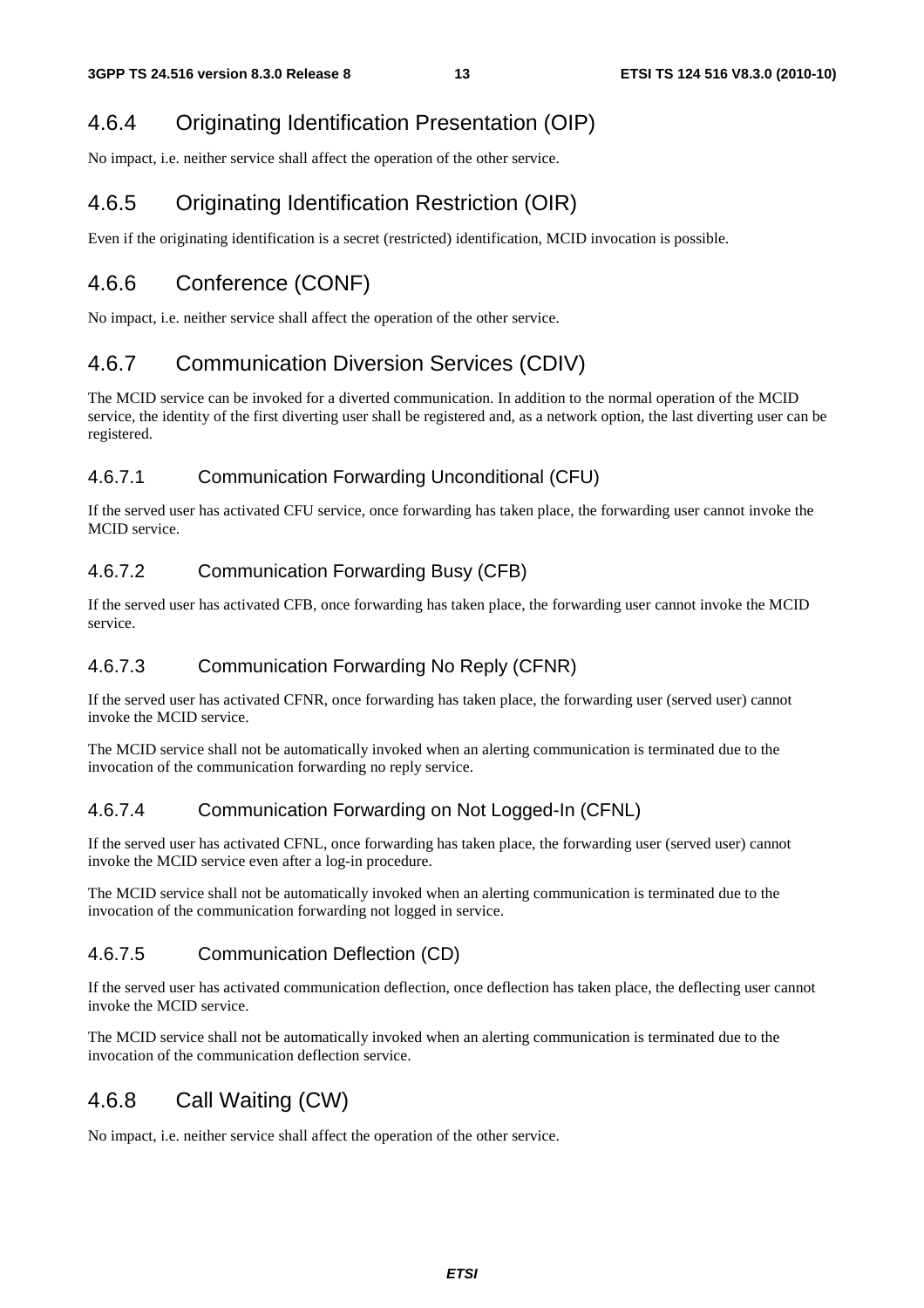### 4.6.9 Anonymous Communication Rejection and Communication session Barring (ACR/CB)

No impact, i.e. neither service shall affect the operation of the other service.

# 4.6.10 Explicit Communication Transfer (ECT)

If the transferor invokes the malicious communication identification simulation service on an initial communication after that communication has been successfully transferred then the AS will reject the request.

# 4.7 Interactions with other networks

### 4.7.1 Interworking with the PSTN/ISDN

#### 4.7.1.1 Interworking at the O-MGCF

The following clause describes the interworking of the request/response mechanism for a missing originating identity in the initial INVITE.

| <b>ISUP Message</b> | <b>SIP Message</b>                                                     |
|---------------------|------------------------------------------------------------------------|
| <b>IIDR</b>         | <b>INFO containing a XML mcid body</b><br>with MCID XML Request schema |
| <b>IIDS</b>         | INFO containing a XML mcid body<br>with MCID XML Response schema       |

#### 4.7.1.1.1 Interworking of the MCID XML Request schema with the ISUP MCID request indicators

The following codes are used in the MCID request indicators parameter field.

| bit A: | <b>ISUP Parameter</b>            | <b>XML Element</b>  |
|--------|----------------------------------|---------------------|
| bit A: | MCID request indicator           | McidRequestIndicato |
|        | MCID not requested               | $type = 0$          |
|        | MCID requested                   | $type=1$            |
|        |                                  |                     |
| bit B: | Holding indicator (national use) | HoldingIndicator    |
|        | holding not requested            | $type=0$            |
|        | holding requested                | $type=1$            |

#### 4.7.1.1.2 Interworking of the ISUP MCID response indicators with the MCID XML Response schema

The following codes are used in the MCID response indicators parameter field.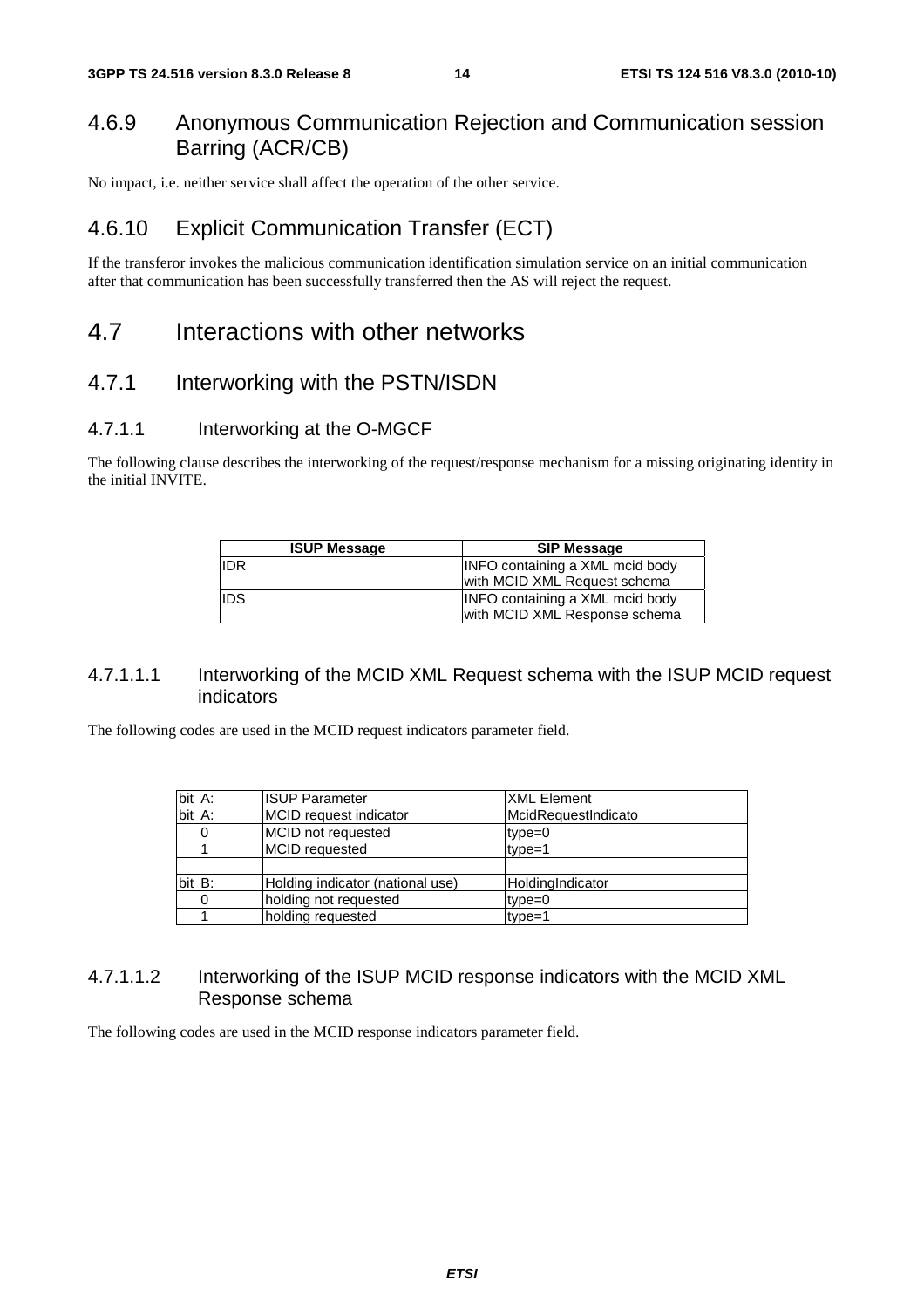|        | <b>ISUP Parameter</b>                  | <b>XML Element</b>       |
|--------|----------------------------------------|--------------------------|
| bit A: | MCID response indicator                | McidResponseIndicator    |
|        | MCID not included                      | $type=0$                 |
|        | <b>MCID</b> included                   | $type=1$                 |
|        |                                        |                          |
| bit B: | Hold provided indicator (national use) | HoldingProvidedIndicator |
|        | holding not provided                   | $type=0$                 |
|        | holding provided                       | $type=1$                 |

#### 4.7.1.1.3 Interworking of the ISUP Calling Party Number in an Identification Response with the OrigPartyIdentity within the MCID XML Response schema

If the O-MGCF receives an ISUP Identification Response containing a Calling Party Number with the screening indicator set to "*user provided, verified and passed*" or "*network provided*", the O-MGCF shall map the Calling Party Number to the MCID XML Response schema OrigPartyIdentity element applying the same mapping procedures as specified in 3GPP TS 29.163 [13] table 14 for the mapping into the SIP P-Asserted-Identity header and shall map the Calling Party Number APRI to the MCID XML Response schema OrigPartyPresentationRestriction element. If the Calling Party Number APRI has a value of "*presentation allowed*" then the MCID XML Response schema OrigPartyPresentationRestriction element shall be set to "*false*", otherwise it shall be set to "*true*".

#### 4.7.1.1.4 Interworking of the ISUP Generic Number in an Identification Response with the GenericNumber within the MCID XML Response schema

If the O-MGCF receives an ISUP Identification Response containing a Generic Number with the screening indicator set to "*user provided, verified and passed*", or "*user provided, not verified*", or "*network provided*", the O-MGCF shall map the Generic Number to the MCID XML Response schema GenericNumber element applying the same mapping procedures as specified in 3GPP TS 29.163 [13] table 13 for the mapping into the SIP From header and shall map the Generic Number APRI to the MCID XML Response schema GenericNumberPresentationRestriction element. If the Generic Number APRI has a value of "*presentation allowed*" then the MCID XML Response schema GenericNumberPresentationRestriction element shall be set to "*false*", otherwise it shall be set to "*true*".

### 4.7.1.2 Interworking at the I-MGCF

Not applicable.

### 4.7.2 Interaction with PSTN/ISDN emulation

No MCID service specific impact identified.

#### 4.7.3 Interaction with external IP network

If the other external IP network is supporting MCID regarding the present document no impact is seen.

# 4.8 Parameter values (timers)

A new timer is identified in the destination exchange:

Timer  $T_{O-ID}$ : 4-15 seconds.

Timer  $T_{O-ID}$  is initiated only at the AS of the served user after sending an MCID request in an INFO message and is stopped at the receipt of an INFO containing a XML mcid body with MCID XML Response schema.

At expiry of the timer, the communication continues according to the basic communication procedures.

A new timer is identified in the AS to count the post time for invoking the MCID temporary mode.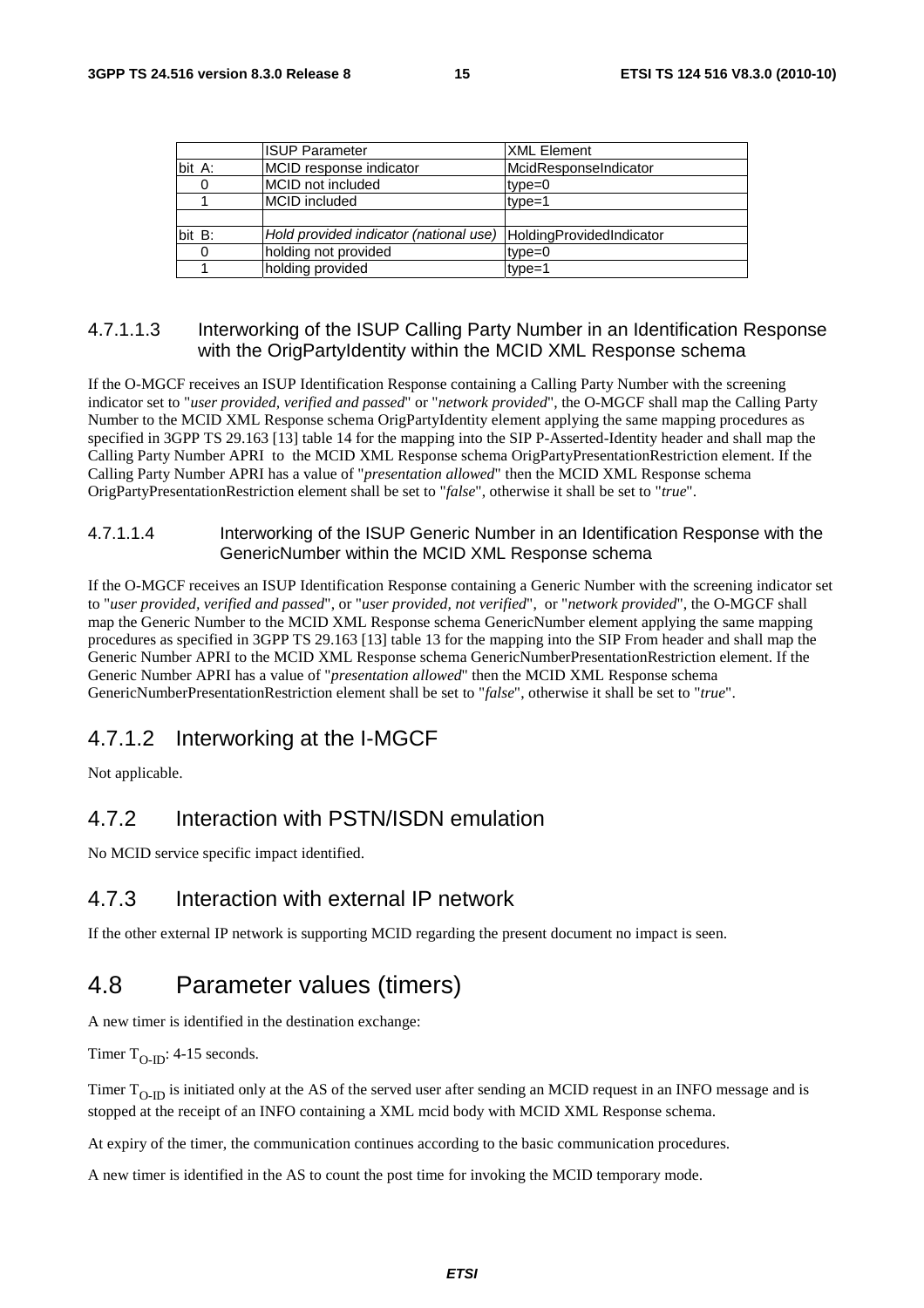Timer  $T_{\text{MCID-BYE:}}$  recommended 0-120 seconds. The timer value is defined by the Operator.

Timer  $T_{\text{MCID-BYE}}$  initiated only at the AS of the served user after receiving a CANCEL or BYE request.

At expiry of the timer, the communication continues shall be released according to the basic communication procedures defined in ES 283 003 [2].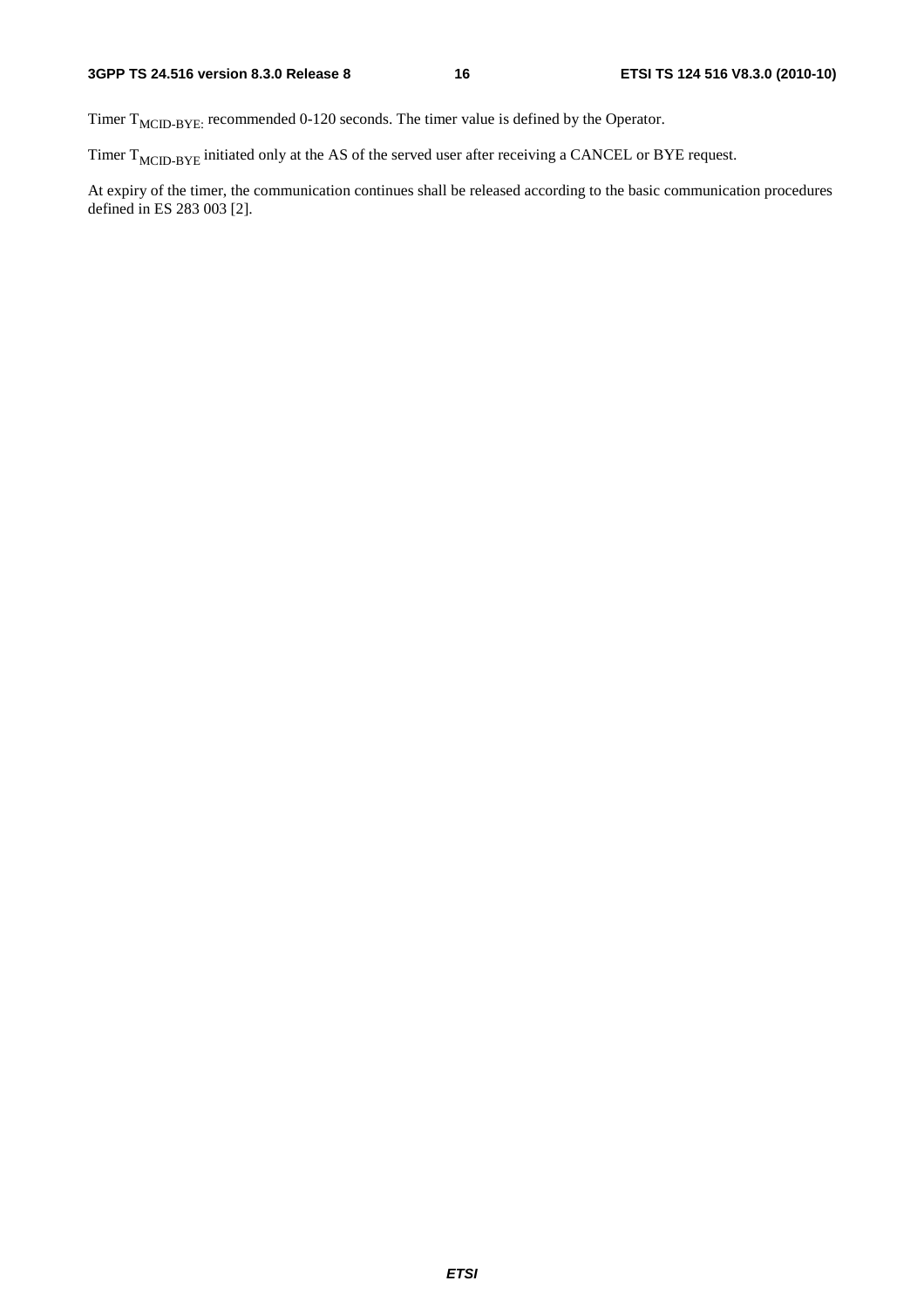# Annex A (informative): Signalling Flows

# A.1 MCID invocation

The MCID invokes, in the destination, the storage of data.

Figure A.1 shows an example signalling flow for the scenario.



**Figure A.1: MCID Permanent and triggered by the B user** 

The steps of the flow are as follows:

1) INVITE request (to S-CSCF).

The INVITE request is sent from the UE to S-CSCF The INVITE includes a P-Asserted-Identity as follows:

P-Asserted-Identity: "John Doe" <tel:+1-212-555-1111> with Privacy: id or Privacy header or Privacy user.

- 2) 100 (Trying) Response (from S-CSCF).
- 3) Evaluation of initial filter criteria.

The initial Filter criteria identifies that the requested URI is subscribed to the MCID service. Therefore the S-CSCF forwards the INVITE to the MCID AS.

4) INVITE request (S-CSCF to AS).

INVITE is send to the AS.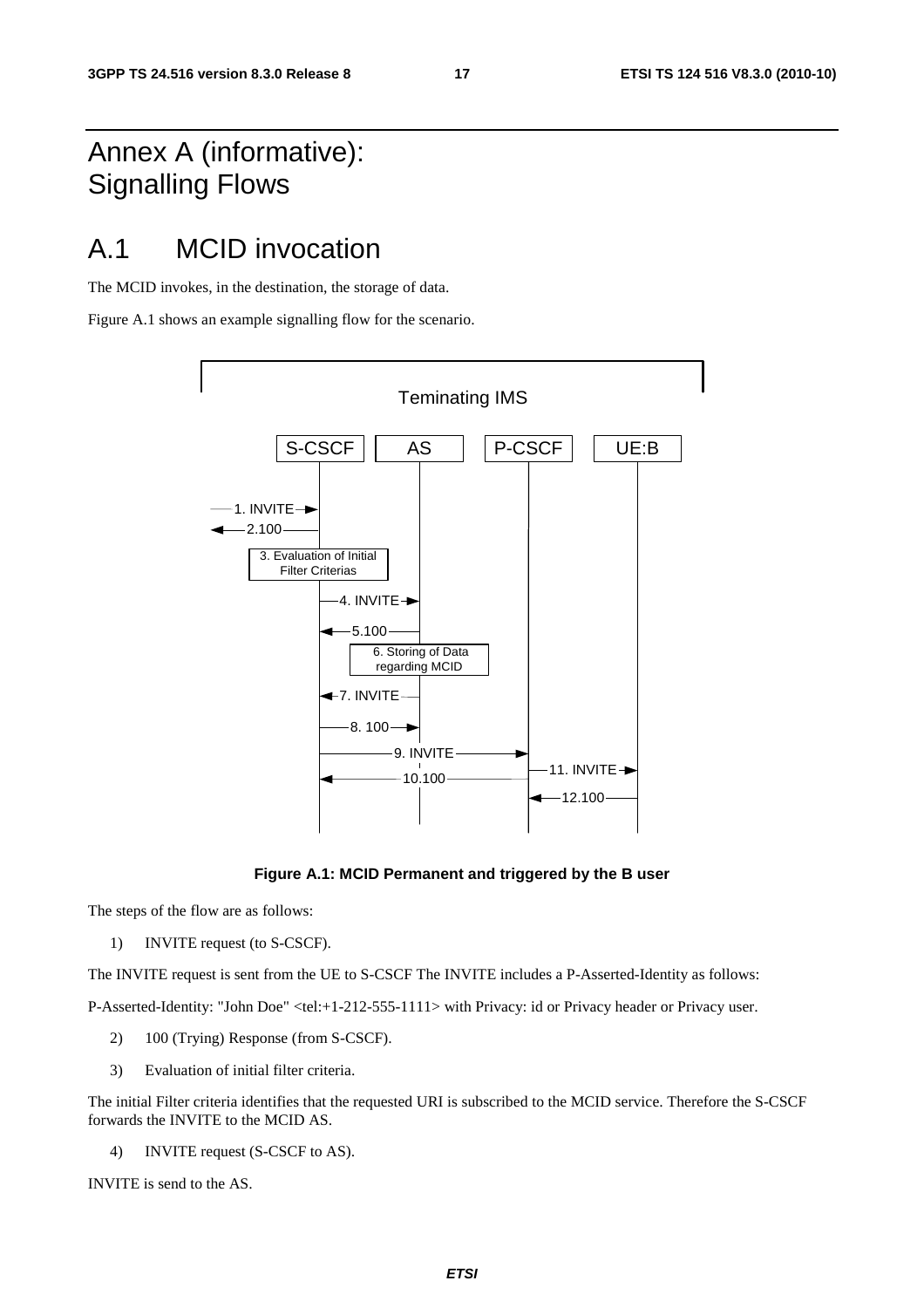- 5) 100 Response from S-CSCF.
- 6) AS stores Data.

#### AS stores:

- Request URI.
- To header.
- P-Asserted-Identity header.
- From header.
- Contact header.
- Time and date.
- 7-12) INVITE request(S-CSCF to AS).

INVITE is send towards the UE:B.

# A.2 Identity information not present in the initial request

Hereby, we show a PSTN to NGN scenario, but notice that any call, originated in the PSTN domain and being diverted before reaching the served user AS, must be treated in the same manner. The terminating AS sends a 18x provisional response previous to sending a SIP INFO message, which requests the information from the originating network. It can then route the call while waiting for an answer to the INFO request. Note that the 18x response is sent reliably, should not indicate ringing (should not be a 180 response), and contains no SDP. This 18x response establishes a early dialog, which is needed before the INFO request can be sent.



**Figure A.2.1:MCID with Information Request towards the ISDN/PSTN**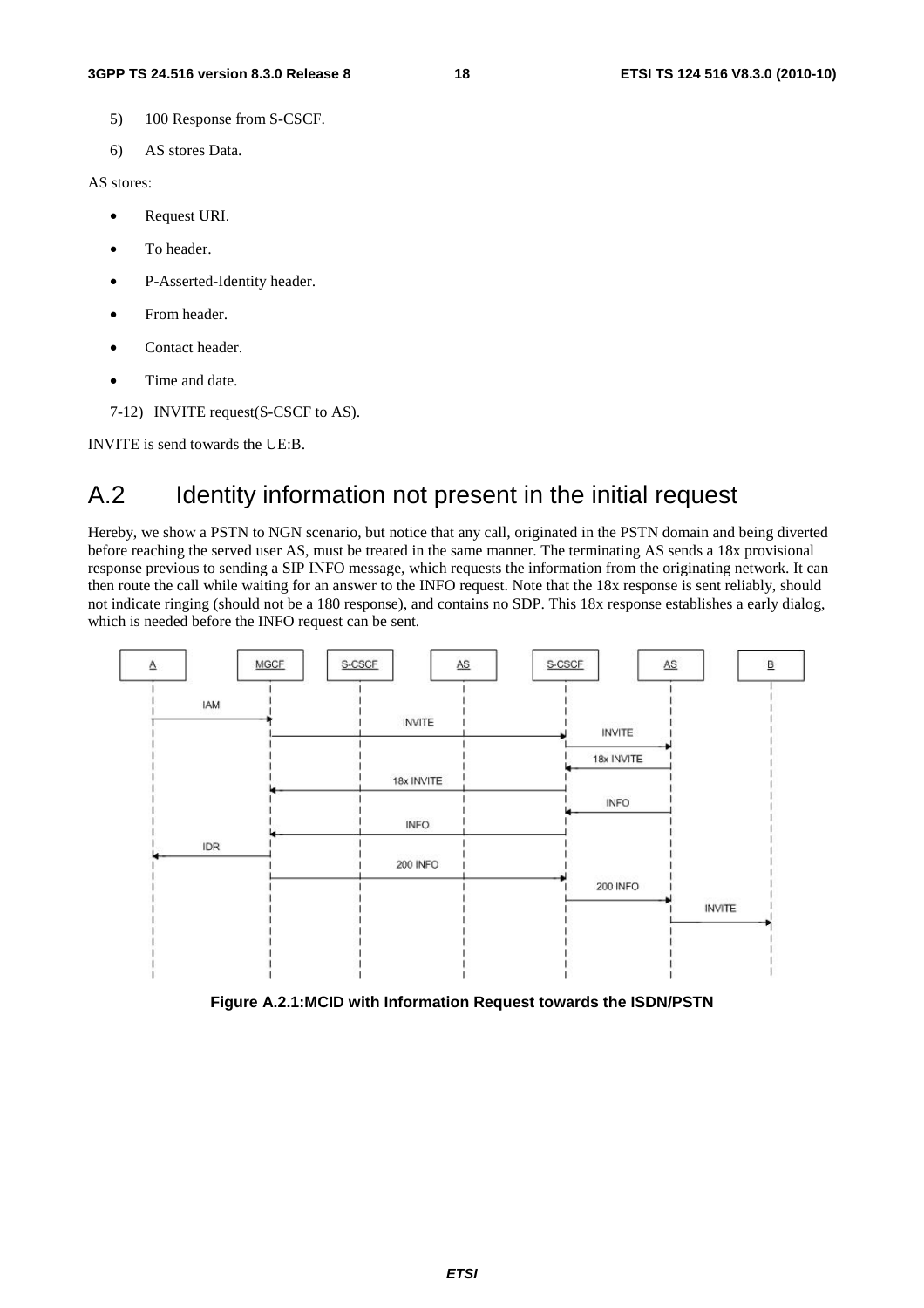The Terminating AS will then wait for an INFO request containing the response to the information query in the previous INFO request. This message provides the requested identity. If such a message is not received within a period of time, the service cannot be provided.



**Figure A.2.2: MCID with Information Response towards the ISDN/PSTN** 

### A.3 MCID invocation in temporary mode

The MCID invokes, in the destination, the storage of data.

Figure A.3.1 shows an example signalling flow for the scenario.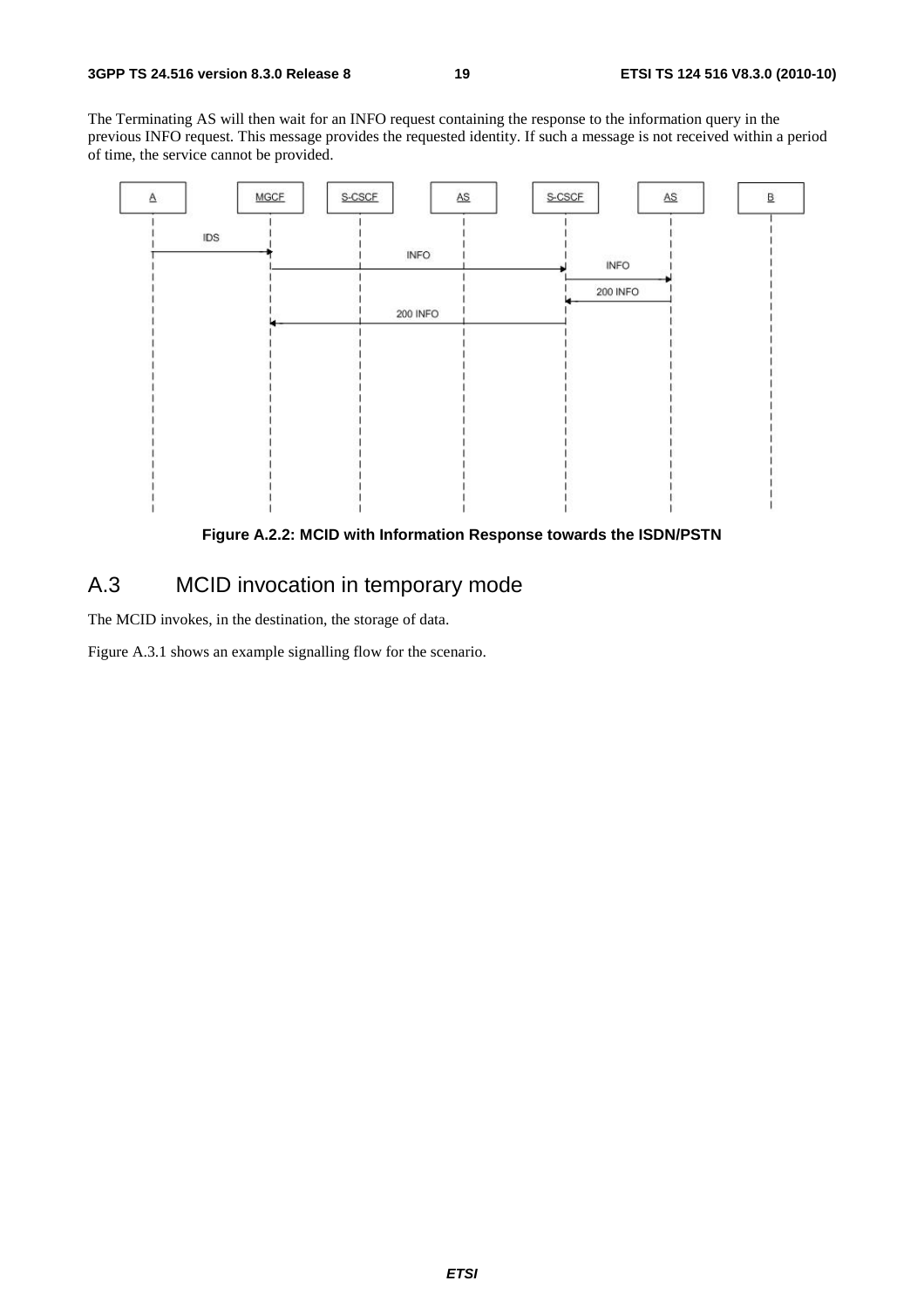

**Figure A.3.1: MCID Permanent and triggered by the B user** 

The steps of the flow are as follows:

1) INVITE request (to S-CSCF).

The INVITE request is sent from the UE to S-CSCF The INVITE includes a P-Asserted-Identity as follows:

P-Asserted-Identity: "John Doe" <tel:+1-212-555-1111> with Privacy: id or Privacy header or Privacy user.

- 2) 100 (Trying) Response (from S-CSCF).
- 3) Evaluation of initial filter criteria.

The initial Filter criteria identifies that the requested URI is subscribed to the MCID service. Therefore the S-CSCF forwards the INVITE to the MCID AS.

4) INVITE request (S-CSCF to AS).

INVITE is send to the AS.

- 5) 100 Response from S-CSCF.
- 6) Temporarily AS stores Data.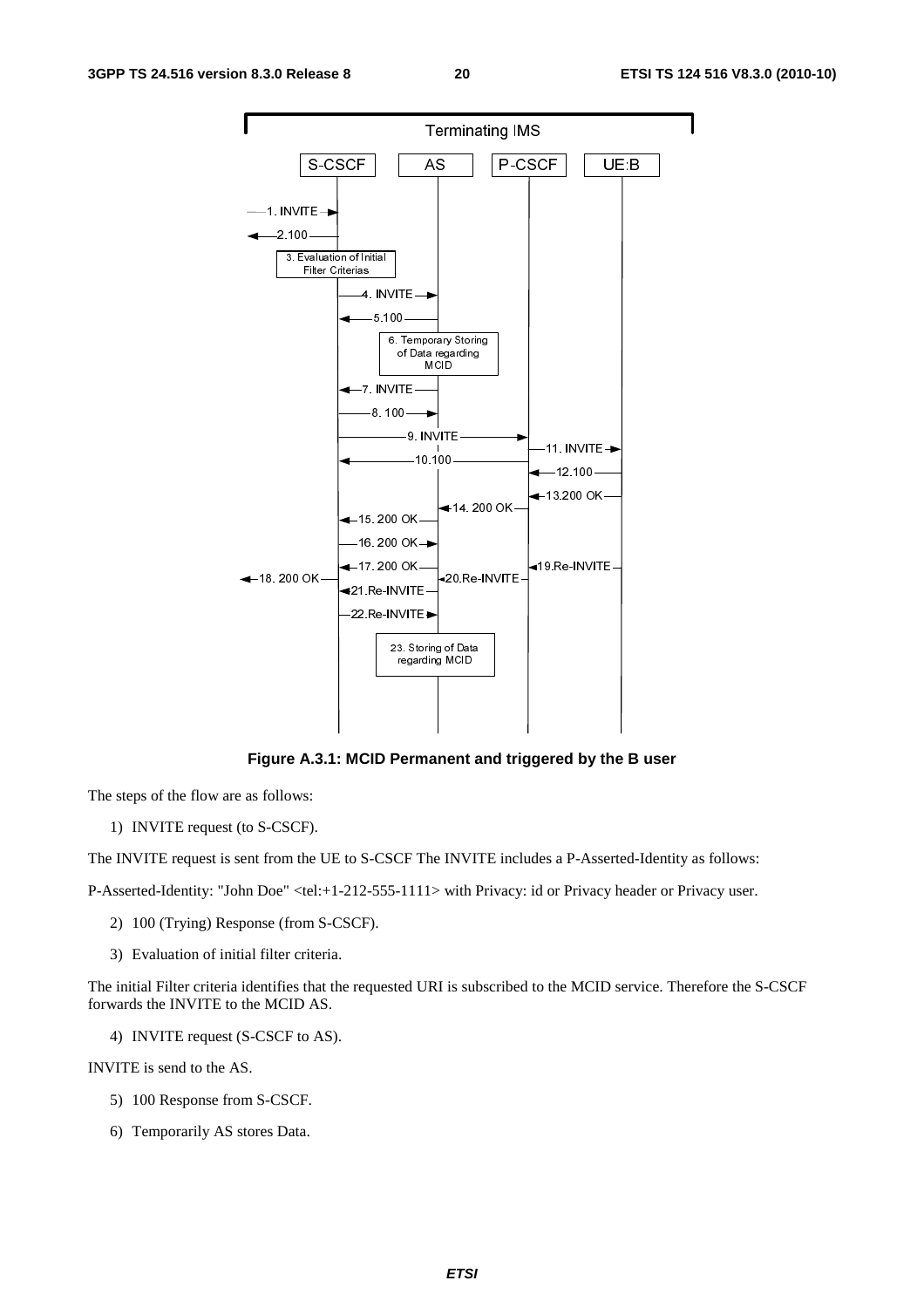AS stores:

- Request URI.
- To header.
- P-Asserted-Identity header.
- From header.
- Contact header.
- Time and date.
- 7-12) INVITE request(S-CSCF to AS).

INVITE is send towards the UE:B.

NOTE: 180 Ringing is not shown.

13-18) UE-B takes the communication. A200 OK is sent towards UE-A.

19-22) UE-B initiates the temporary mode with sending a Re-INVITE.

23) The AS finally stores the regarding MCID data cached at step 6).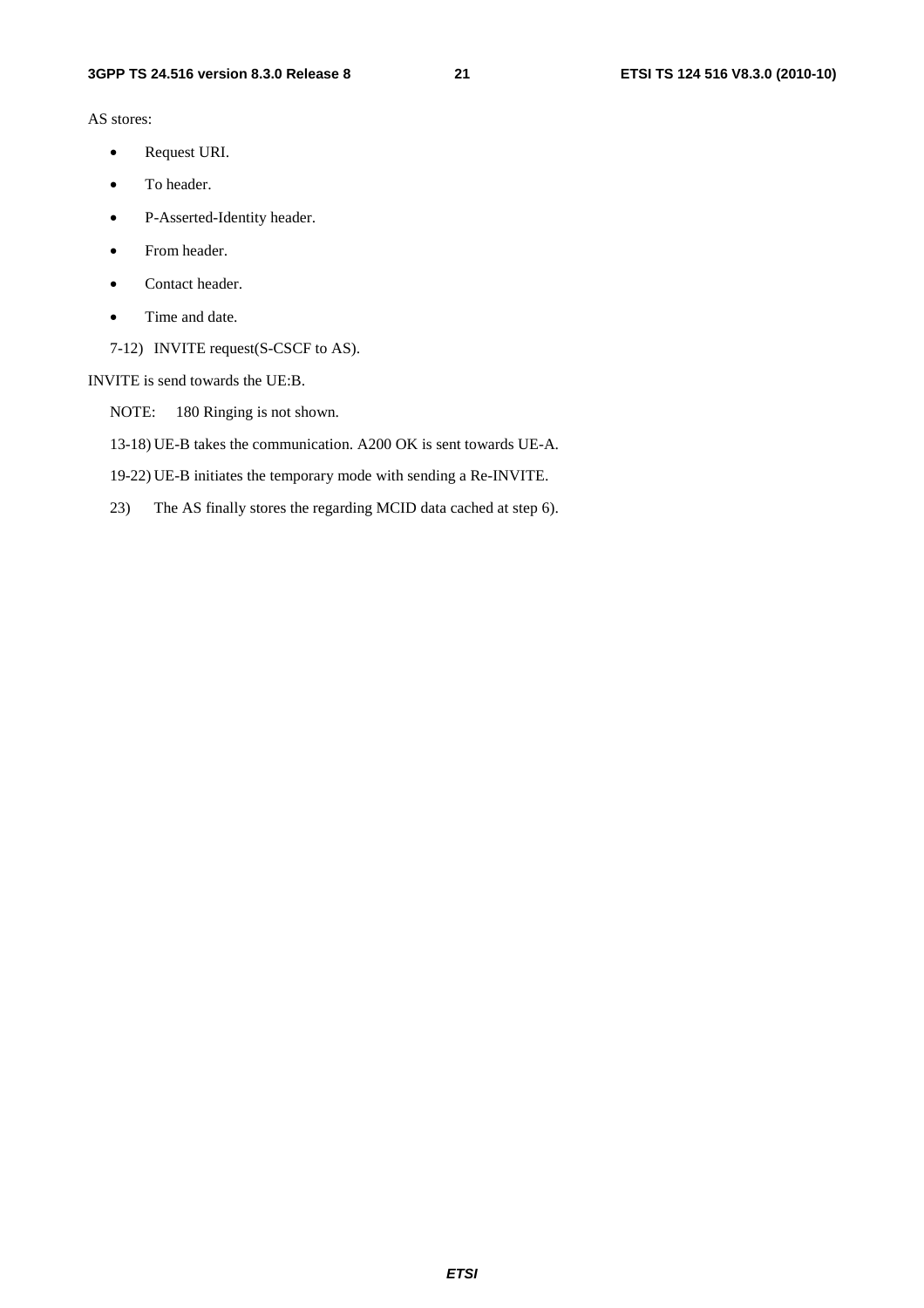# Annex B (informative): Example of filter criteria

This annex provides an example of a filter criterion that triggers SIP requests that are subject to initial filter criteria evaluation.

The coding of the Initial Filter Criteria is described in TS 183 033 [9].

# B.1 Terminating S-CSCF

If a user identified by the Request-URI is provided with the MCID service the IFC can be:

The S-CSCF forwards all INVITE requests to the AS providing the MCID service.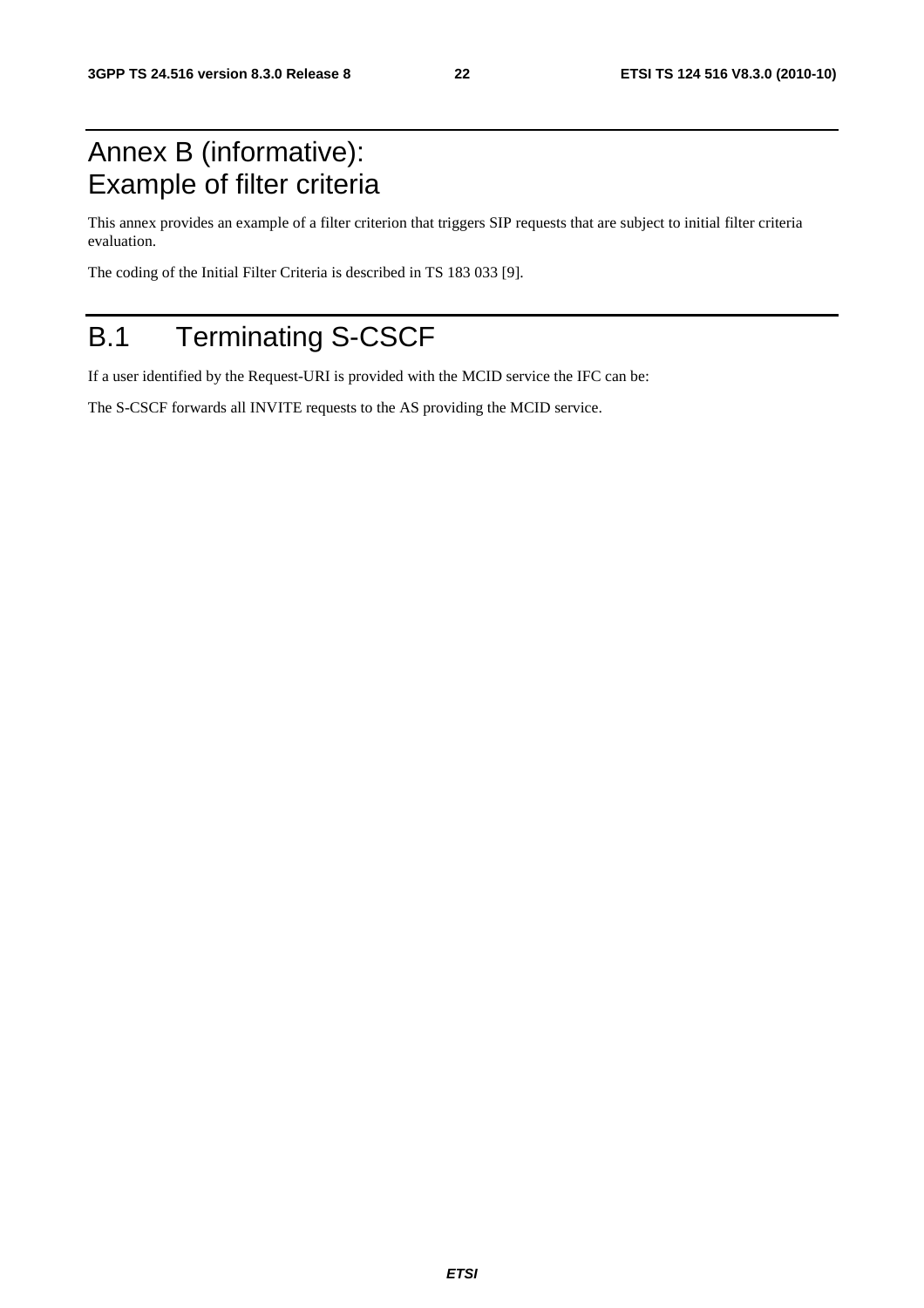# Annex C: (void)

Note: In its original form [12] this annex contained the ETSI TISPAN change request history table which now appears at the start of annex E.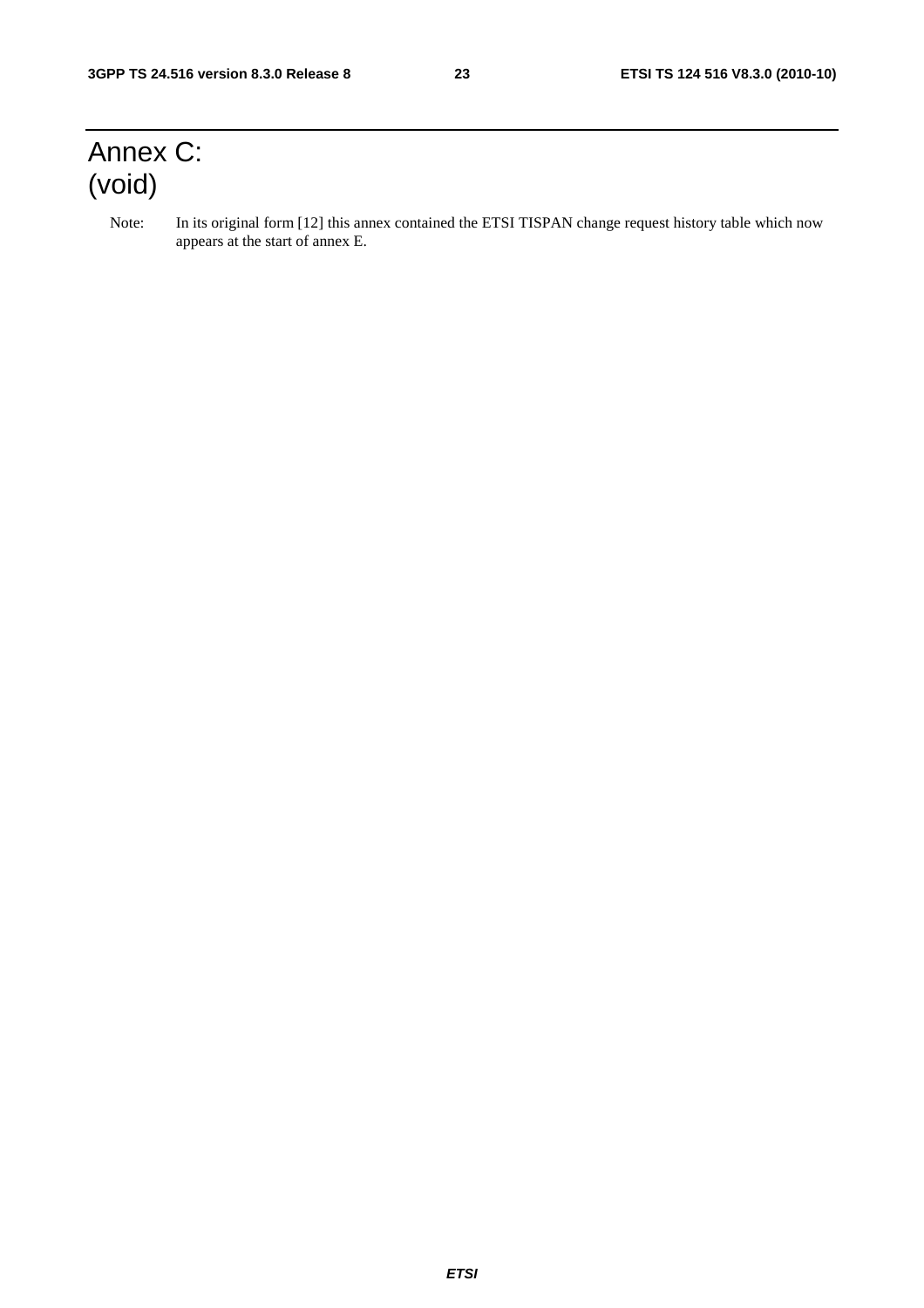# Annex D (informative): Bibliography

ETSI ETS 300 128: "Integrated Services Digital Network (ISDN); Malicious Call Identification (MCID) supplementary service; Service description".

ETSI EN 300 356-11: "Integrated Services Digital Network (ISDN); Signalling System No.7 (SS7); ISDN User Part (ISUP) version 4 for the international interface; Part 11: Malicious Call Identification (MCID) supplementary service [ITU-T Recommendation Q.731, clause 7 (1997) modified]".

ETSI ES 283 027: "Telecommunications and Internet converged Services and Protocols for Advanced Networking (TISPAN); Endorsement of the SIP-ISUP Interworking between the IP Multimedia (IM) Core Network (CN) subsystem and Circuit Switched (CS) networks [3GPP TS 29.163 (Release 7), modified]".

IETF RFC 3265: "Session Initiation Protocol (SIP) Specific Event Notification".

ETSI TR 180 000: "Telecommunications and Internet converged Services and Protocols for Advanced Networking (TISPAN); NGN Terminology".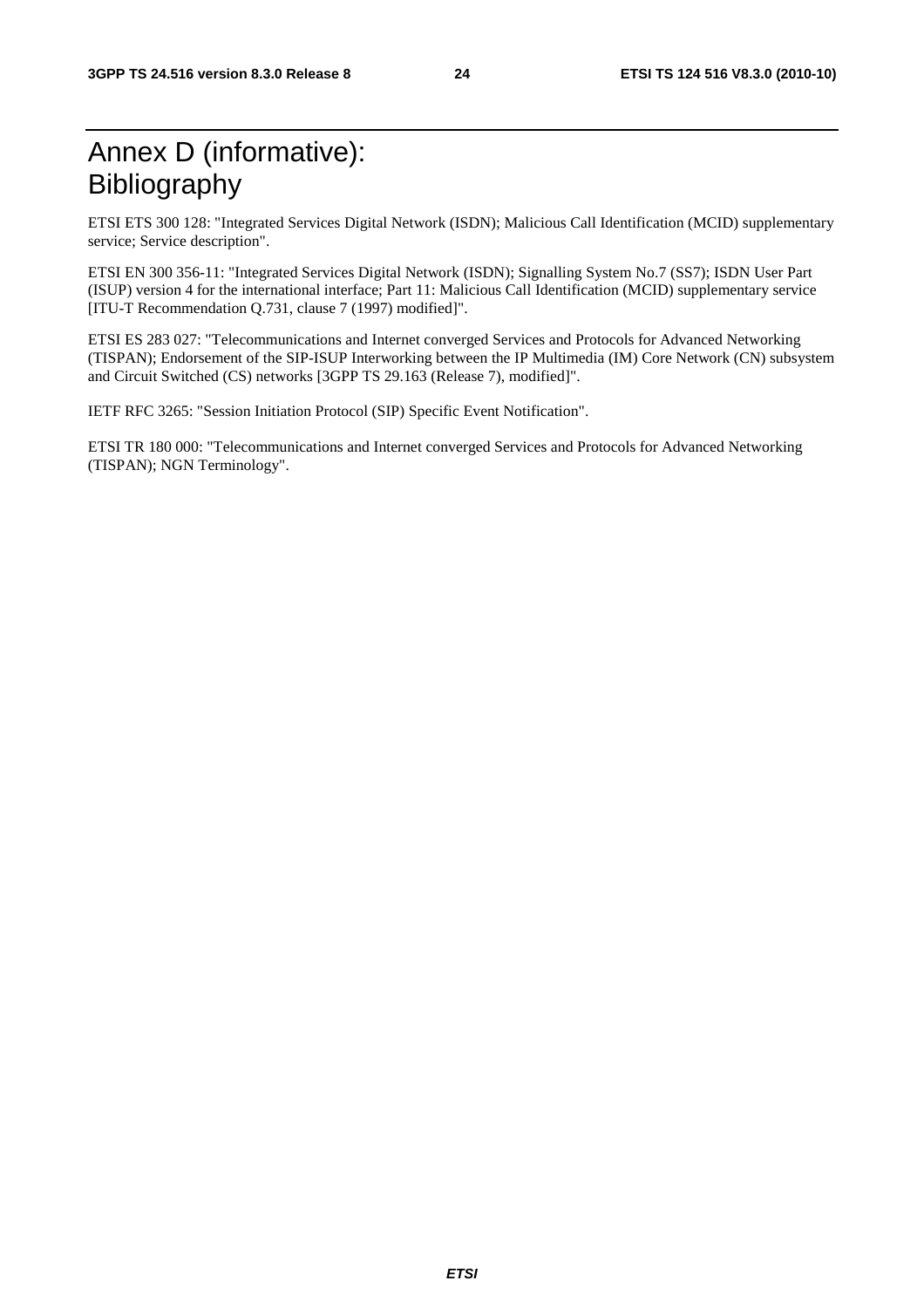# Annex E (informative): Change history

|       | <b>TISPAN # TISPAN Doc.   CR</b> |     | <b>Subject/Comment</b>                            |  |
|-------|----------------------------------|-----|---------------------------------------------------|--|
| 13tet | 13tTD203r1                       | 001 | Proposal on MCID R2 service                       |  |
| 13ter | 13tTD501r1                       | 002 | Correction of O-MGCF and I-MGCF                   |  |
| 13ter | l13tTD531r1                      | 003 | IProposal on the interaction between ECT and MCID |  |

| <b>Change history</b> |       |                  |           |  |                                                                           |       |            |
|-----------------------|-------|------------------|-----------|--|---------------------------------------------------------------------------|-------|------------|
| <b>Date</b>           | TSG#  | <b>TSG Doc.</b>  | <b>CR</b> |  | <b>Rev Subject/Comment</b>                                                | Old   | <b>New</b> |
| 2006-03               |       |                  |           |  | ETSI TISPAN: 1 <sup>st</sup> Draft forR2.                                 |       | 0.0.1      |
| 2006-05               |       |                  |           |  | output TISPAN 10bis                                                       |       | 0.0.2      |
| 2006-06               |       |                  |           |  | output TISPAN 10ter                                                       |       | 0.0.3      |
| 2006-08               |       |                  |           |  | input TISPAN#10bis, Inclusion of CR1 to aling with MCID R1<br>Maintanance |       | 0.0.4      |
| 2006-09               |       |                  |           |  | output TISPAN#11bis                                                       |       | 0.0.5      |
| 2006-10               |       |                  |           |  | output TISPAN#11ter                                                       |       | 0.0.6      |
| 2007-02               |       |                  |           |  | output TISPAN#12ter including 12tTD163r1 (addition of temporary<br>mode)  |       | 2.1.0      |
| 2007-03               |       |                  |           |  | clean input for TISPAN#13bis                                              |       | 2.1.1      |
| 2007-03               |       |                  |           |  | agreed output TISPAN#13bis inclusion of 13bTD358 and<br>13bTD308          |       | 2.2.0      |
| 2007-05               |       |                  |           |  | INPUT version for TISPAN#13ter with editorial changes                     |       | 2.3.0      |
| 2007-05               |       |                  |           |  | OUTPUT version for TISPAN#13ter                                           |       | 2.4.0      |
| 2007-07               |       |                  |           |  | Published as <b>ETSI TS 183 016</b>                                       |       | 2.5.0      |
|                       |       |                  |           |  | History table of ETSI publication shows v2.4.0.<br>Note:                  |       |            |
| 2007-12               |       |                  |           |  | Converted to 3GPP TS 24.516                                               |       | 2.5.1      |
| 2008-03               | CT#39 | CP-080091        |           |  | Based on the decision in CT#39 version 8.0.0 created by MCC               | 2.5.1 | 8.0.0      |
| 2010-03               | CT#47 | CP-100114 0001   |           |  | OrigParty identity in case of INFO request is used                        | 8.0.0 | 8.1.0      |
| 2010-06               | CT#48 | CP-10034110002   |           |  | <b>MCID interworking Corrections</b>                                      | 8.1.0 | 8.2.0      |
| 2010-09               | CT#49 | CP-100631 0003 2 |           |  | Reading MCID information on originating user side                         | 8.2.0 | 8.3.0      |